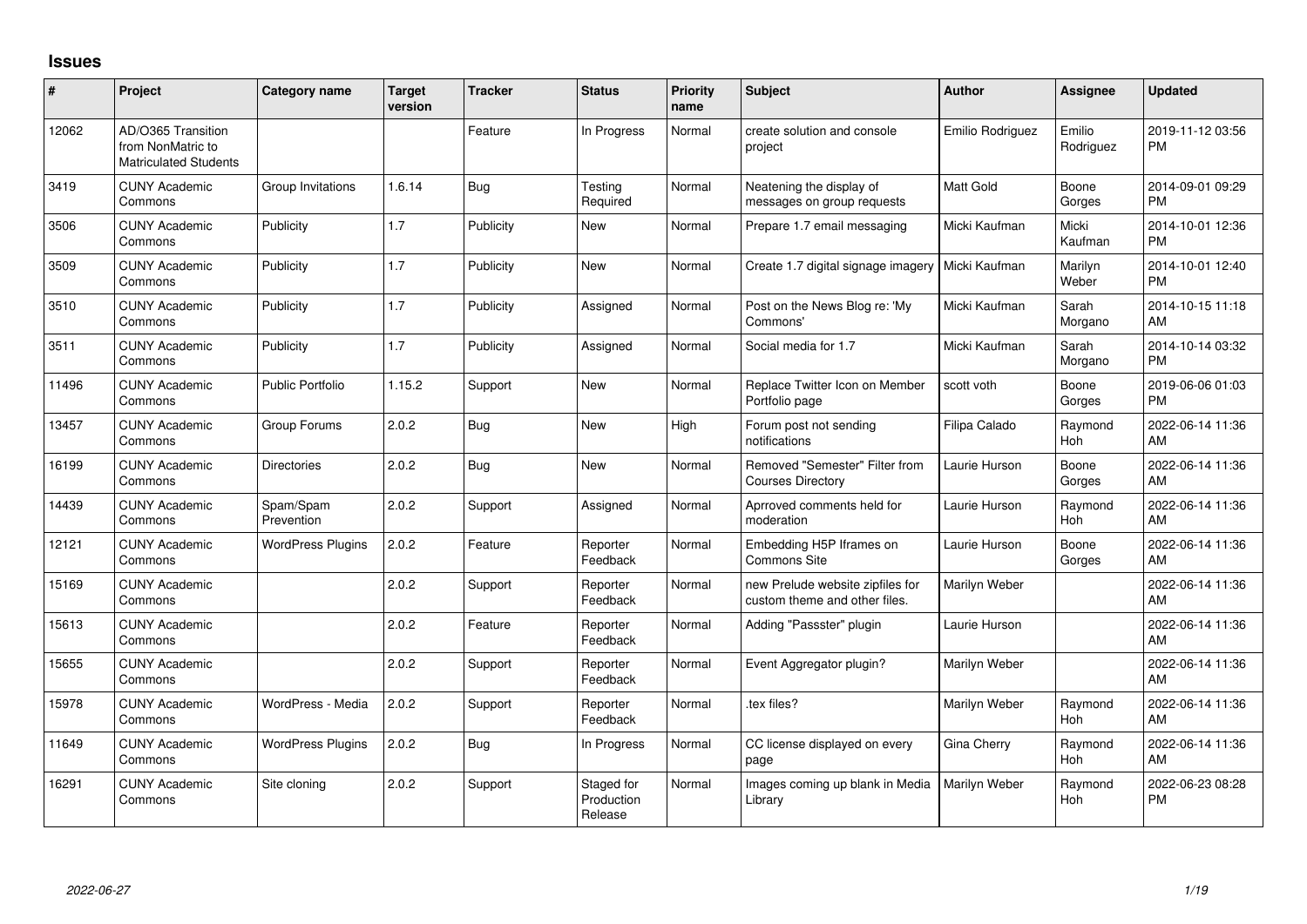| #     | Project                         | <b>Category name</b>     | <b>Target</b><br>version | <b>Tracker</b> | <b>Status</b>                       | <b>Priority</b><br>name | <b>Subject</b>                                                            | <b>Author</b>           | <b>Assignee</b> | <b>Updated</b>                |
|-------|---------------------------------|--------------------------|--------------------------|----------------|-------------------------------------|-------------------------|---------------------------------------------------------------------------|-------------------------|-----------------|-------------------------------|
| 16296 | <b>CUNY Academic</b><br>Commons | Home Page                | 2.0.2                    | <b>Bug</b>     | Staged for<br>Production<br>Release | Normal                  | "Visit Profile" link on Member<br>Directory page doesn't work<br>properly | Raymond Hoh             | Raymond<br>Hoh  | 2022-06-24 07:54<br><b>PM</b> |
| 14792 | <b>CUNY Academic</b><br>Commons |                          |                          | Bug            | <b>New</b>                          | Normal                  | Inconsistent email notifications<br>from gravity forms                    | Raffi<br>Khatchadourian |                 | 2021-10-04 01:50<br><b>PM</b> |
| 14908 | <b>CUNY Academic</b><br>Commons | Performance              |                          | Bug            | <b>New</b>                          | Normal                  | Stale object cache on cdev                                                | Raymond Hoh             | Boone<br>Gorges | 2021-12-07 09:45<br>AM        |
| 14936 | <b>CUNY Academic</b><br>Commons |                          |                          | <b>Bug</b>     | <b>New</b>                          | Normal                  | Commons websites blocked by<br>SPS campus network                         | Laurie Hurson           |                 | 2021-11-03 03:57<br><b>PM</b> |
| 14940 | <b>CUNY Academic</b><br>Commons |                          |                          | Bug            | New                                 | Normal                  | Discrepancy between Commons<br>profile "sites" and actual # of sites      | Laurie Hurson           |                 | 2021-11-08 11:09<br>AM        |
| 15045 | <b>CUNY Academic</b><br>Commons |                          |                          | Support        | <b>New</b>                          | Normal                  | no result for KCeL in the search<br>box on the commons                    | Marilyn Weber           |                 | 2021-12-10 11:29<br>AM        |
| 15565 | <b>CUNY Academic</b><br>Commons |                          |                          | Support        | New                                 | Normal                  | Events - send updates to an email<br>listserv                             | Marilyn Weber           |                 | 2022-03-10 01:06<br><b>PM</b> |
| 15685 | <b>CUNY Academic</b><br>Commons |                          |                          | Support        | <b>New</b>                          | High                    | problem with chrome?                                                      | Marilyn Weber           |                 | 2022-04-25 03:40<br><b>PM</b> |
| 15757 | <b>CUNY Academic</b><br>Commons |                          |                          | Bug            | <b>New</b>                          | Normal                  | Members # do not match                                                    | Laurie Hurson           |                 | 2022-03-30 04:52<br><b>PM</b> |
| 15767 | <b>CUNY Academic</b><br>Commons | WordPress (misc)         |                          | Support        | New                                 | Normal                  | Site loading slowly                                                       | scott voth              | Boone<br>Gorges | 2022-04-04 08:56<br><b>PM</b> |
| 16177 | <b>CUNY Academic</b><br>Commons | Reply By Email           |                          | Bug            | <b>New</b>                          | Normal                  | Switch to Inbound mode for RBE                                            | Raymond Hoh             | Raymond<br>Hoh  | 2022-05-30 04:32<br><b>PM</b> |
| 16255 | <b>CUNY Academic</b><br>Commons | WordPress (misc)         |                          | Bug            | <b>New</b>                          | Normal                  | Need to define 'MULTISITE'<br>constant in wp-config.php                   | Raymond Hoh             |                 | 2022-06-19 09:31<br>AM        |
| 16294 | <b>CUNY Academic</b><br>Commons |                          |                          | Bug            | New                                 | Urgent                  | CAC is down                                                               | Raffi<br>Khatchadourian |                 | 2022-06-27 02:00<br><b>PM</b> |
| 14784 | <b>CUNY Academic</b><br>Commons |                          |                          | Support        | Reporter<br>Feedback                | Normal                  | User report of logo problem when<br>using Customizer theme                | Marilyn Weber           |                 | 2021-09-17 10:25<br>AM        |
| 15260 | <b>CUNY Academic</b><br>Commons |                          |                          | Support        | Reporter<br>Feedback                | Normal                  | Diacritical markings   European<br><b>Stages</b>                          | Marilyn Weber           |                 | 2022-02-04 08:16<br>AM        |
| 15370 | <b>CUNY Academic</b><br>Commons |                          |                          | Support        | Reporter<br>Feedback                | Normal                  | All-in-One Event Calendar?                                                | Marilyn Weber           |                 | 2022-02-17 11:03<br>AM        |
| 15516 | <b>CUNY Academic</b><br>Commons | <b>WordPress Plugins</b> |                          | Bug            | Reporter<br>Feedback                | Normal                  | Can't publish or save draft of post<br>on wordpress.com                   | Raffi<br>Khatchadourian | Raymond<br>Hoh  | 2022-03-02 05:52<br><b>PM</b> |
| 16099 | <b>CUNY Academic</b><br>Commons |                          |                          | Support        | Reporter<br>Feedback                | Normal                  | request for Newsletter Glue                                               | Marilyn Weber           |                 | 2022-05-13 12:14<br><b>PM</b> |
| 16110 | <b>CUNY Academic</b><br>Commons |                          |                          | Support        | Reporter<br>Feedback                | Normal                  | remove Creative Commons<br>license from pages?                            | Marilyn Weber           | Raymond<br>Hoh  | 2022-05-17 06:11<br><b>PM</b> |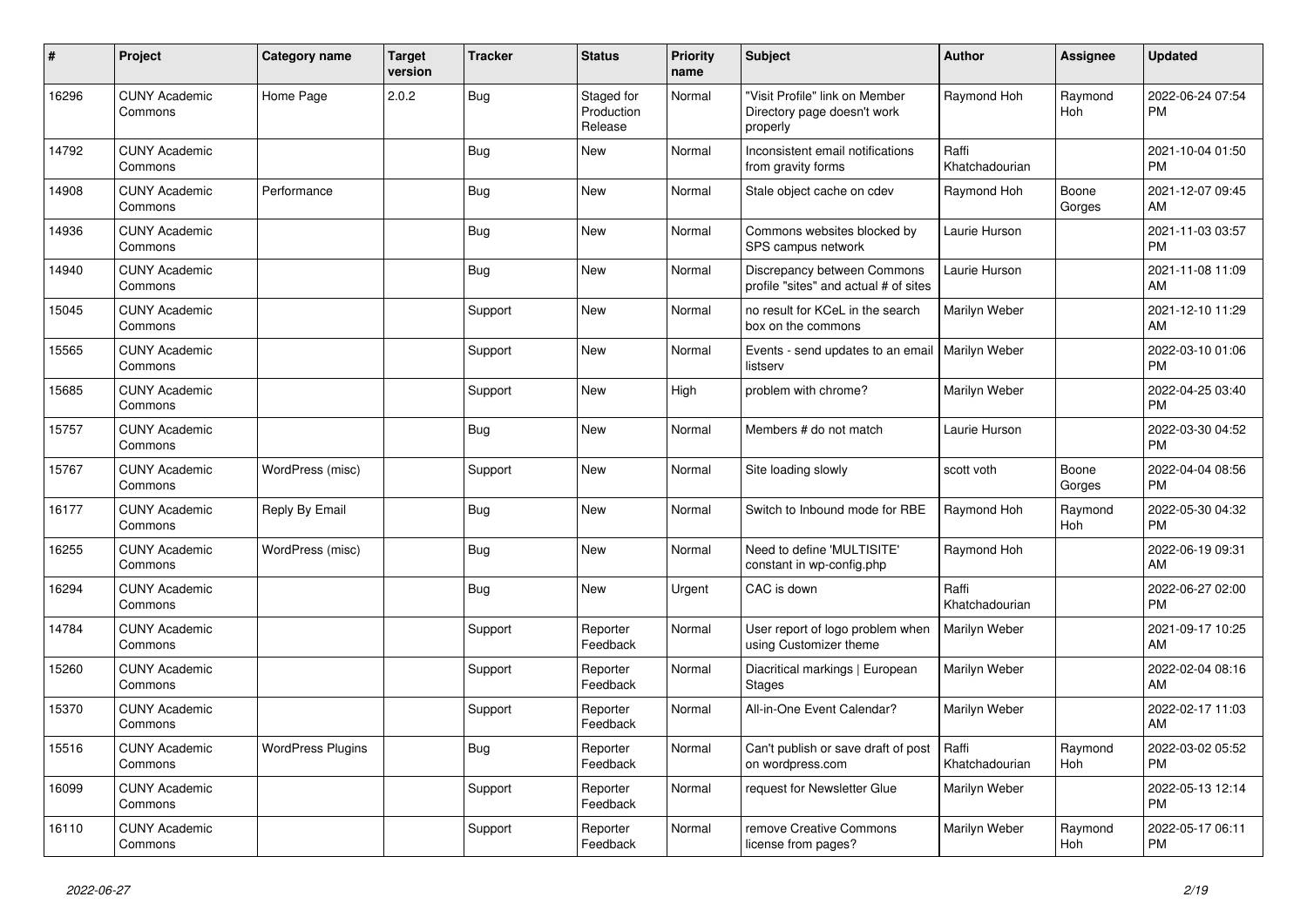| $\#$  | Project                         | <b>Category name</b>           | <b>Target</b><br>version | <b>Tracker</b> | <b>Status</b>        | <b>Priority</b><br>name | <b>Subject</b>                                                                 | <b>Author</b>           | Assignee            | <b>Updated</b>                |
|-------|---------------------------------|--------------------------------|--------------------------|----------------|----------------------|-------------------------|--------------------------------------------------------------------------------|-------------------------|---------------------|-------------------------------|
| 16245 | <b>CUNY Academic</b><br>Commons | WordPress (misc)               |                          | <b>Bug</b>     | Reporter<br>Feedback | Normal                  | Save Button missing on<br>WordPress Profile page                               | scott voth              | Raymond<br>Hoh      | 2022-06-16 03:09<br><b>PM</b> |
| 16290 | <b>CUNY Academic</b><br>Commons |                                |                          | Feature        | Reporter<br>Feedback | Normal                  | Add Table Of Contents Block<br>plug-in                                         | Raffi<br>Khatchadourian |                     | 2022-06-24 10:26<br>AM        |
| 10439 | <b>CUNY Academic</b><br>Commons | Design                         | 2.1.0                    | Design/UX      | New                  | Normal                  | Create Style Guide for Commons                                                 | Sonja Leix              | Sara Cannon         | 2022-06-23 06:20<br><b>PM</b> |
| 13891 | <b>CUNY Academic</b><br>Commons | Internal Tools and<br>Workflow | 2.1.0                    | Feature        | <b>New</b>           | Normal                  | Migrate automated linting to<br>GitHub Actions                                 | Boone Gorges            | Jeremy Felt         | 2022-05-26 10:45<br>AM        |
| 15194 | <b>CUNY Academic</b><br>Commons | Internal Tools and<br>Workflow | 2.1.0                    | Feature        | <b>New</b>           | Normal                  | PHPCS sniff for un-restored<br>switch_to_blog() calls                          | Boone Gorges            | Jeremy Felt         | 2022-05-26 10:45<br>AM        |
| 15883 | <b>CUNY Academic</b><br>Commons |                                | 2.1.0                    | Feature        | <b>New</b>           | Normal                  | Release BPGES update                                                           | <b>Boone Gorges</b>     | Boone<br>Gorges     | 2022-05-26 10:39<br>AM        |
| 13946 | <b>CUNY Academic</b><br>Commons | <b>WordPress Plugins</b>       | 2.1.0                    | Support        | Assigned             | Normal                  | <b>Custom Embed handler For</b><br>OneDrive files                              | scott voth              | Raymond<br>Hoh      | 2022-05-26 10:46<br>AM        |
| 308   | <b>CUNY Academic</b><br>Commons | Registration                   | Future<br>release        | Feature        | <b>New</b>           | Normal                  | Group recommendations for<br>signup process                                    | Boone Gorges            | Samantha<br>Raddatz | 2015-11-09 05:07<br><b>PM</b> |
| 364   | <b>CUNY Academic</b><br>Commons | WordPress Plugins              | Future<br>release        | Feature        | <b>New</b>           | Normal                  | <b>Bulletin Board</b>                                                          | <b>Matt Gold</b>        |                     | 2015-01-05 08:50<br><b>PM</b> |
| 1166  | <b>CUNY Academic</b><br>Commons | <b>Email Invitations</b>       | Future<br>release        | Feature        | <b>New</b>           | Low                     | Better organizational tools for<br>Sent Invites                                | <b>Boone Gorges</b>     | Boone<br>Gorges     | 2015-11-09 06:02<br><b>PM</b> |
| 1167  | <b>CUNY Academic</b><br>Commons | <b>Email Invitations</b>       | Future<br>release        | Feature        | <b>New</b>           | Low                     | Allow email invitations to be<br>resent                                        | Boone Gorges            | Boone<br>Gorges     | 2015-11-12 12:53<br>AM        |
| 2753  | <b>CUNY Academic</b><br>Commons | <b>Public Portfolio</b>        | Future<br>release        | Feature        | New                  | Normal                  | Create actual actual tagification in<br>academic interests and other<br>fields | Micki Kaufman           | Boone<br>Gorges     | 2015-01-05 08:52<br><b>PM</b> |
| 3048  | <b>CUNY Academic</b><br>Commons | <b>Public Portfolio</b>        | Future<br>release        | Feature        | <b>New</b>           | Low                     | Images for rich text profile fields                                            | Boone Gorges            | Boone<br>Gorges     | 2014-02-19 12:56<br><b>PM</b> |
| 3059  | <b>CUNY Academic</b><br>Commons | Group Forums                   | Future<br>release        | Design/UX      | <b>New</b>           | Normal                  | Forum Post Permissable Content<br><b>Explanatory Text</b>                      | Chris Stein             | Chris Stein         | 2015-04-02 11:27<br>AM        |
| 3580  | <b>CUNY Academic</b><br>Commons | Group Blogs                    | Future<br>release        | Feature        | <b>New</b>           | Normal                  | Multiple blogs per group                                                       | <b>Boone Gorges</b>     | Boone<br>Gorges     | 2018-02-20 02:02<br><b>PM</b> |
| 3691  | <b>CUNY Academic</b><br>Commons | <b>WordPress Plugins</b>       | Future<br>release        | <b>Bug</b>     | <b>New</b>           | Normal                  | <b>WPMU Domain Mapping</b><br>Debugging on cdev                                | Raymond Hoh             | Matt Gold           | 2014-12-12 09:04<br>AM        |
| 4222  | <b>CUNY Academic</b><br>Commons | User Experience                | Future<br>release        | Design/UX      | <b>New</b>           | Normal                  | Add information to 'Delete<br>Account' page                                    | Samantha Raddatz        | scott voth          | 2015-06-26 11:35<br>AM        |
| 4225  | <b>CUNY Academic</b><br>Commons | DiRT Integration               | Future<br>release        | Design/UX      | <b>New</b>           | Normal                  | Add information to DIRT page (in<br>Create a Group)                            | Samantha Raddatz        | Matt Gold           | 2015-06-26 03:14<br><b>PM</b> |
| 4226  | <b>CUNY Academic</b><br>Commons | <b>BuddyPress Docs</b>         | Future<br>release        | Design/UX      | <b>New</b>           | Normal                  | Add option to connect a Doc with<br>a Group                                    | Samantha Raddatz        | Samantha<br>Raddatz | 2015-09-09 04:08<br><b>PM</b> |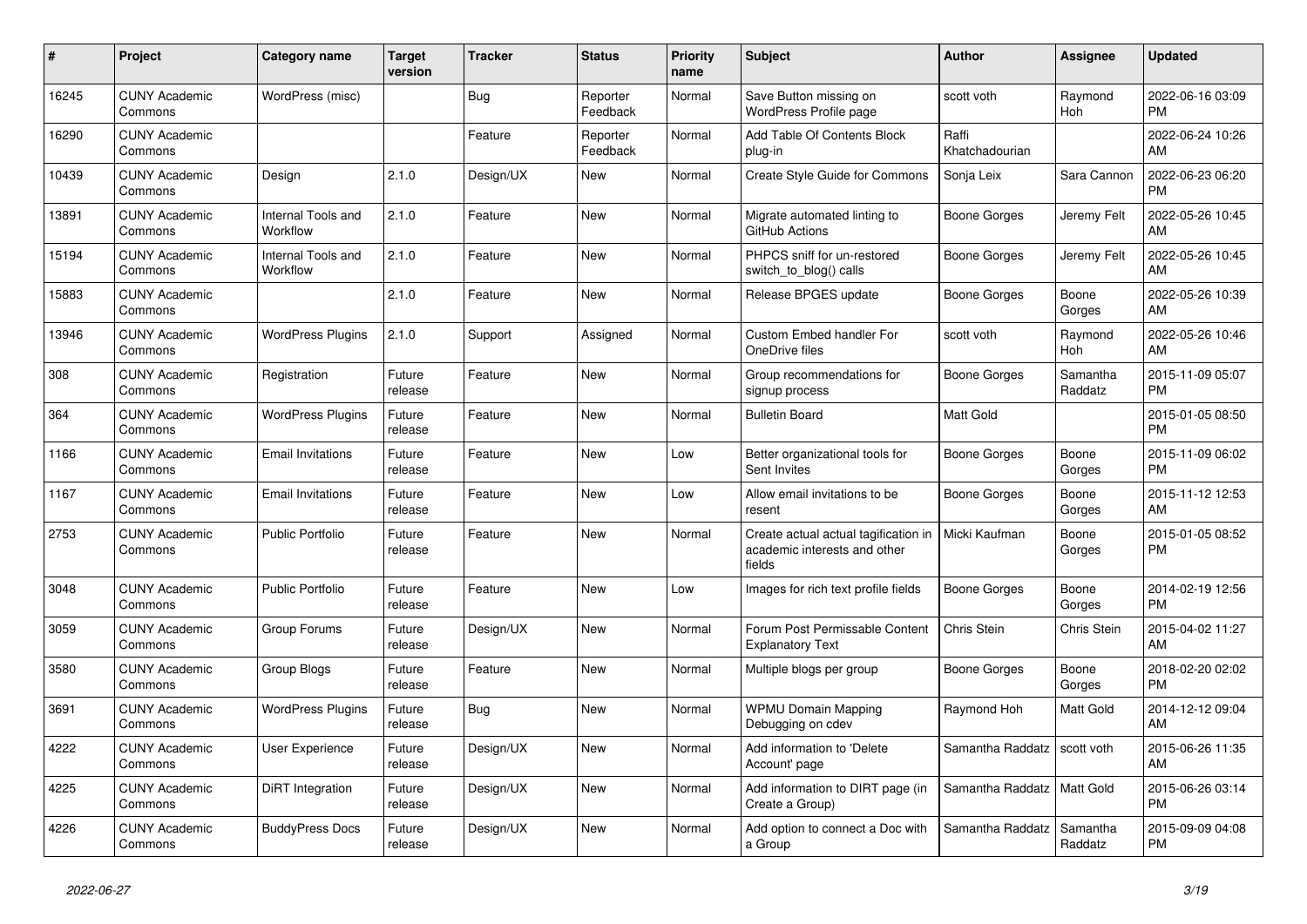| #    | Project                         | <b>Category name</b>    | Target<br>version | <b>Tracker</b> | <b>Status</b> | <b>Priority</b><br>name | <b>Subject</b>                                                                                                                                        | Author                  | <b>Assignee</b>     | <b>Updated</b>                |
|------|---------------------------------|-------------------------|-------------------|----------------|---------------|-------------------------|-------------------------------------------------------------------------------------------------------------------------------------------------------|-------------------------|---------------------|-------------------------------|
| 4253 | <b>CUNY Academic</b><br>Commons | <b>Public Portfolio</b> | Future<br>release | Design/UX      | New           | Normal                  | Encourage users to add portfolio<br>content                                                                                                           | Samantha Raddatz        | Samantha<br>Raddatz | 2015-07-07 11:32<br>AM        |
| 4481 | <b>CUNY Academic</b><br>Commons | Events                  | Future<br>release | Feature        | New           | Normal                  | Group admins/mods should have<br>the ability to unlink an event from<br>the group                                                                     | <b>Boone Gorges</b>     | Boone<br>Gorges     | 2017-04-24 03:53<br><b>PM</b> |
| 4535 | <b>CUNY Academic</b><br>Commons | My Commons              | Future<br>release | <b>Bug</b>     | New           | Low                     | My Commons filter issue                                                                                                                               | scott voth              | Raymond<br>Hoh      | 2015-09-01 11:17<br>AM        |
| 4592 | <b>CUNY Academic</b><br>Commons | Events                  | Future<br>release | Design/UX      | New           | Normal                  | Event Creation - Venue Dropdown<br>Slow                                                                                                               | Samantha Raddatz        | Boone<br>Gorges     | 2015-09-14 04:56<br><b>PM</b> |
| 4622 | <b>CUNY Academic</b><br>Commons | <b>Public Portfolio</b> | Future<br>release | Design/UX      | <b>New</b>    | Normal                  | <b>Profile Visibility Settings</b>                                                                                                                    | Samantha Raddatz        | Samantha<br>Raddatz | 2015-09-21 12:18<br><b>PM</b> |
| 4635 | <b>CUNY Academic</b><br>Commons | Authentication          | Future<br>release | Feature        | <b>New</b>    | Normal                  | Allow non-WP authentication                                                                                                                           | Boone Gorges            | Sonja Leix          | 2019-03-01 02:05<br>PM        |
| 5050 | <b>CUNY Academic</b><br>Commons | Social Paper            | Future<br>release | Feature        | New           | Low                     | Making comments visible in SP<br>editing mode (SP suggestion #1)                                                                                      | Marilyn Weber           | Samantha<br>Raddatz | 2019-09-17 11:10<br><b>PM</b> |
| 5052 | <b>CUNY Academic</b><br>Commons | Social Paper            | Future<br>release | Feature        | <b>New</b>    | Low                     | Sentence by sentence or line by<br>line comments (SP suggestion #3)                                                                                   | Marilyn Weber           | Boone<br>Gorges     | 2016-02-11 10:24<br><b>PM</b> |
| 5053 | <b>CUNY Academic</b><br>Commons | Social Paper            | Future<br>release | Feature        | <b>New</b>    | Low                     | Scrollable menu to add readers<br>(SP suggestion #4)                                                                                                  | Marilyn Weber           | Samantha<br>Raddatz | 2016-04-21 05:21<br><b>PM</b> |
| 5058 | <b>CUNY Academic</b><br>Commons | Social Paper            | Future<br>release | Feature        | New           | Low                     | Can there be a clearer signal that<br>even when comments have<br>already been made you add<br>comments by clicking on the side?<br>(SP suggestion #5) | Marilyn Weber           | Samantha<br>Raddatz | 2016-02-11 10:24<br><b>PM</b> |
| 5182 | <b>CUNY Academic</b><br>Commons | Social Paper            | Future<br>release | Design/UX      | New           | Normal                  | "Publishing" a private paper on<br>social paper?                                                                                                      | Raffi<br>Khatchadourian | Boone<br>Gorges     | 2016-10-13 04:12<br><b>PM</b> |
| 5183 | <b>CUNY Academic</b><br>Commons | Social Paper            | Future<br>release | Design/UX      | <b>New</b>    | Normal                  | Creating a new paper when<br>viewing an existing paper                                                                                                | Raffi<br>Khatchadourian | Samantha<br>Raddatz | 2016-02-02 12:09<br><b>PM</b> |
| 5199 | <b>CUNY Academic</b><br>Commons | Social Paper            | Future<br>release | Feature        | <b>New</b>    | Normal                  | add tables to the SP editor                                                                                                                           | Marilyn Weber           |                     | 2016-10-24 11:27<br>AM        |
| 5205 | <b>CUNY Academic</b><br>Commons | Social Paper            | Future<br>release | Feature        | <b>New</b>    | Normal                  | Social Paper folders                                                                                                                                  | Marilyn Weber           |                     | 2016-02-11 10:24<br><b>PM</b> |
| 5282 | <b>CUNY Academic</b><br>Commons | Social Paper            | Future<br>release | <b>Bug</b>     | <b>New</b>    | Normal                  | Replying via email directs to<br>paper but not individual comment.                                                                                    | Marilyn Weber           | Raymond<br>Hoh      | 2016-03-02 01:48<br>PM        |
| 5397 | <b>CUNY Academic</b><br>Commons | Social Paper            | Future<br>release | Feature        | New           | Normal                  | frustrating to have to<br>enable/disable in SP                                                                                                        | Marilyn Weber           | Samantha<br>Raddatz | 2016-04-20 03:39<br>PM        |
| 5488 | <b>CUNY Academic</b><br>Commons | Social Paper            | Future<br>release | <b>Bug</b>     | New           | Normal                  | Add a "last edited by" field to<br>Social Paper group directories                                                                                     | Boone Gorges            |                     | 2016-04-21 10:05<br><b>PM</b> |
| 5489 | <b>CUNY Academic</b><br>Commons | Social Paper            | Future<br>release | Feature        | New           | Normal                  | Asc/desc sorting for Social Paper<br>directories                                                                                                      | <b>Boone Gorges</b>     |                     | 2016-04-21 10:06<br>PM        |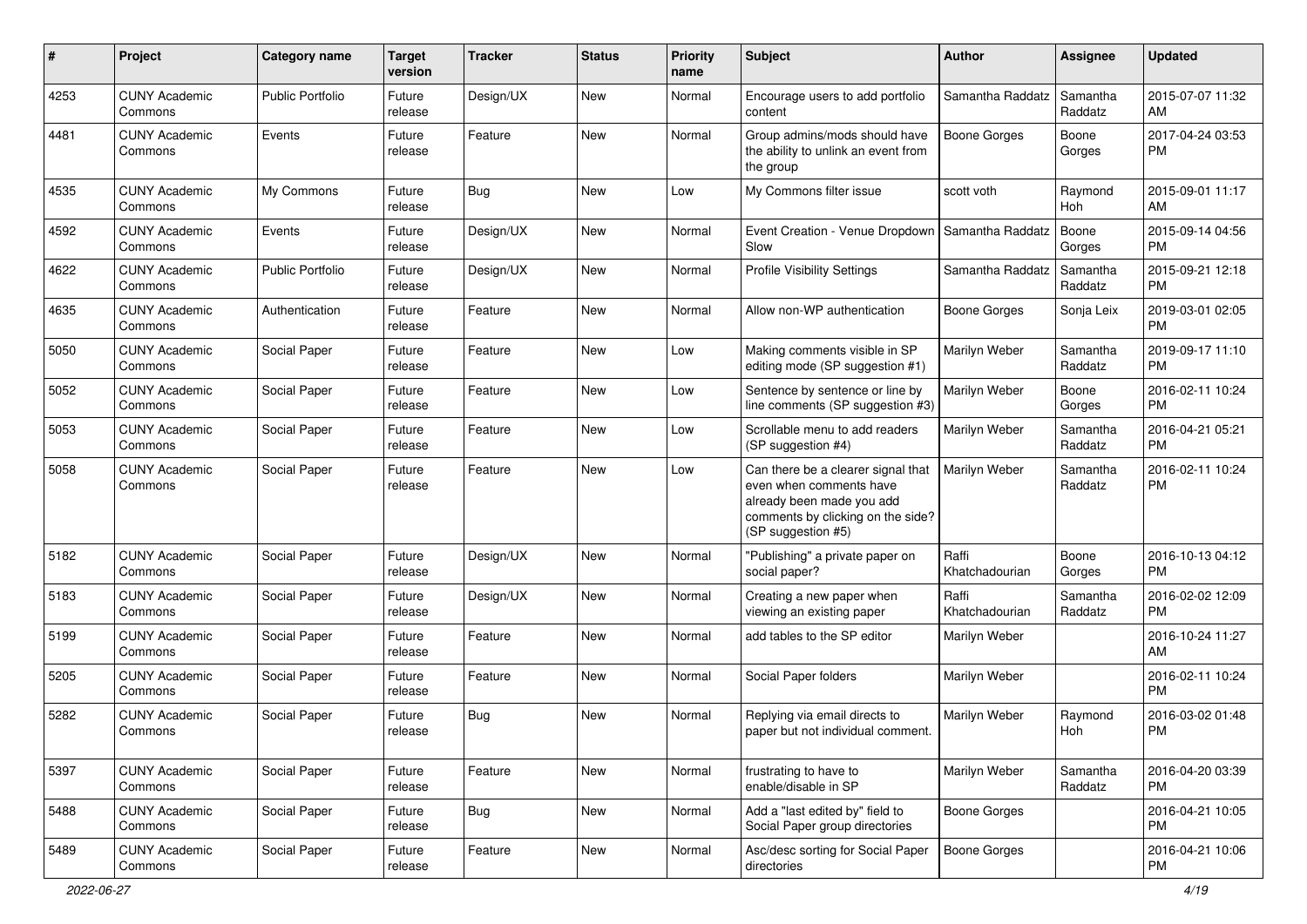| #     | Project                         | <b>Category name</b>        | Target<br>version | <b>Tracker</b> | <b>Status</b> | <b>Priority</b><br>name | <b>Subject</b>                                                                            | <b>Author</b>           | <b>Assignee</b>       | <b>Updated</b>                |
|-------|---------------------------------|-----------------------------|-------------------|----------------|---------------|-------------------------|-------------------------------------------------------------------------------------------|-------------------------|-----------------------|-------------------------------|
| 5992  | <b>CUNY Academic</b><br>Commons | <b>Email Notifications</b>  | Future<br>release | Feature        | <b>New</b>    | Normal                  | Changing the From line of<br>autogenerated blog emails                                    | Marilyn Weber           |                       | 2018-09-27 05:19<br><b>PM</b> |
| 6078  | <b>CUNY Academic</b><br>Commons | <b>Blogs (BuddyPress)</b>   | Future<br>release | Feature        | New           | Normal                  | <b>Explore Adding Network Blog</b><br>Metadata Plugin                                     | Luke Waltzer            | Luke Waltzer          | 2016-10-11 10:29<br><b>PM</b> |
| 6332  | <b>CUNY Academic</b><br>Commons | WordPress (misc)            | Future<br>release | Feature        | <b>New</b>    | Normal                  | Allow uploaded files to be marked<br>as private in an ad hoc way                          | Boone Gorges            |                       | 2016-10-17 11:41<br><b>PM</b> |
| 6389  | <b>CUNY Academic</b><br>Commons | <b>BuddyPress Docs</b>      | Future<br>release | Feature        | <b>New</b>    | Low                     | Make Discussion Area Visible<br>When Editing a Doc                                        | Luke Waltzer            | Boone<br>Gorges       | 2016-10-21 04:16<br><b>PM</b> |
| 6749  | <b>CUNY Academic</b><br>Commons | Events                      | Future<br>release | Bug            | <b>New</b>    | Low                     | BPEO iCal request can trigger<br>very large number of DB queries                          | Boone Gorges            | Raymond<br><b>Hoh</b> | 2016-11-15 10:09<br><b>PM</b> |
| 6755  | <b>CUNY Academic</b><br>Commons | WordPress (misc)            | Future<br>release | Bug            | <b>New</b>    | Normal                  | Cannot Deactivate Plugin                                                                  | Laura Kane              |                       | 2016-11-16 01:12<br><b>PM</b> |
| 7022  | <b>CUNY Academic</b><br>Commons | Announcements               | Future<br>release | <b>Bug</b>     | <b>New</b>    | Normal                  | Sitewide announcements should<br>be displayed on, and dismissable<br>from, mapped domains | <b>Boone Gorges</b>     | Boone<br>Gorges       | 2018-03-22 10:18<br>AM        |
| 7624  | <b>CUNY Academic</b><br>Commons | BuddyPress (misc)           | Future<br>release | Design/UX      | <b>New</b>    | Normal                  | <b>BP Notifications</b>                                                                   | Luke Waltzer            | Paige Dupont          | 2017-02-08 10:43<br><b>PM</b> |
| 7663  | <b>CUNY Academic</b><br>Commons | Social Paper                | Future<br>release | <b>Bug</b>     | <b>New</b>    | Normal                  | Social Paper notifications not<br>formatted correctly on secondary<br>sites               | Boone Gorges            | Boone<br>Gorges       | 2018-04-16 03:52<br><b>PM</b> |
| 7981  | <b>CUNY Academic</b><br>Commons | Social Paper                | Future<br>release | <b>Bug</b>     | <b>New</b>    | Normal                  | Social Paper comments should<br>not go to spam                                            | Luke Waltzer            | Boone<br>Gorges       | 2018-04-16 03:52<br><b>PM</b> |
| 8211  | <b>CUNY Academic</b><br>Commons | <b>WordPress Themes</b>     | Future<br>release | Feature        | <b>New</b>    | Normal                  | Theme Suggestions: Material<br>Design-Inspired Themes                                     | Margaret Galvan         | Margaret<br>Galvan    | 2017-08-07 02:48<br><b>PM</b> |
| 8498  | <b>CUNY Academic</b><br>Commons | <b>WordPress Plugins</b>    | Future<br>release | Feature        | <b>New</b>    | Low                     | <b>Gravity Forms Email Users</b>                                                          | Raffi<br>Khatchadourian | Matt Gold             | 2017-10-13 12:58<br><b>PM</b> |
| 8835  | <b>CUNY Academic</b><br>Commons | Blogs (BuddyPress)          | Future<br>release | Feature        | <b>New</b>    | Normal                  | Extend cuny.is shortlinks to sites                                                        | Luke Waltzer            | Boone<br>Gorges       | 2022-04-26 11:59<br>AM        |
| 9720  | <b>CUNY Academic</b><br>Commons | Authentication              | Future<br>release | Feature        | <b>New</b>    | Normal                  | The Commons should be an<br>oAuth provider                                                | Boone Gorges            |                       | 2019-03-01 02:04<br><b>PM</b> |
| 9926  | <b>CUNY Academic</b><br>Commons | <b>WordPress Plugins</b>    | Future<br>release | <b>Bug</b>     | <b>New</b>    | Normal                  | twitter-mentions-as-comments<br>cron jobs can run long                                    | Boone Gorges            | Boone<br>Gorges       | 2018-10-24 12:34<br><b>PM</b> |
| 10226 | <b>CUNY Academic</b><br>Commons | Courses                     | Future<br>release | Feature        | <b>New</b>    | Normal                  | Add "My Courses" to drop down<br>list                                                     | scott voth              | Boone<br>Gorges       | 2021-11-19 12:42<br><b>PM</b> |
| 10354 | <b>CUNY Academic</b><br>Commons | <b>Public Portfolio</b>     | Future<br>release | Feature        | <b>New</b>    | Normal                  | Opt out of Having a Profile Page                                                          | scott voth              | Chris Stein           | 2020-05-12 10:43<br>AM        |
| 10580 | <b>CUNY Academic</b><br>Commons | Information<br>Architecture | Future<br>release | Design/UX      | <b>New</b>    | Normal                  | Primary nav item review                                                                   | Boone Gorges            | Sara Cannon           | 2021-11-19 12:37<br><b>PM</b> |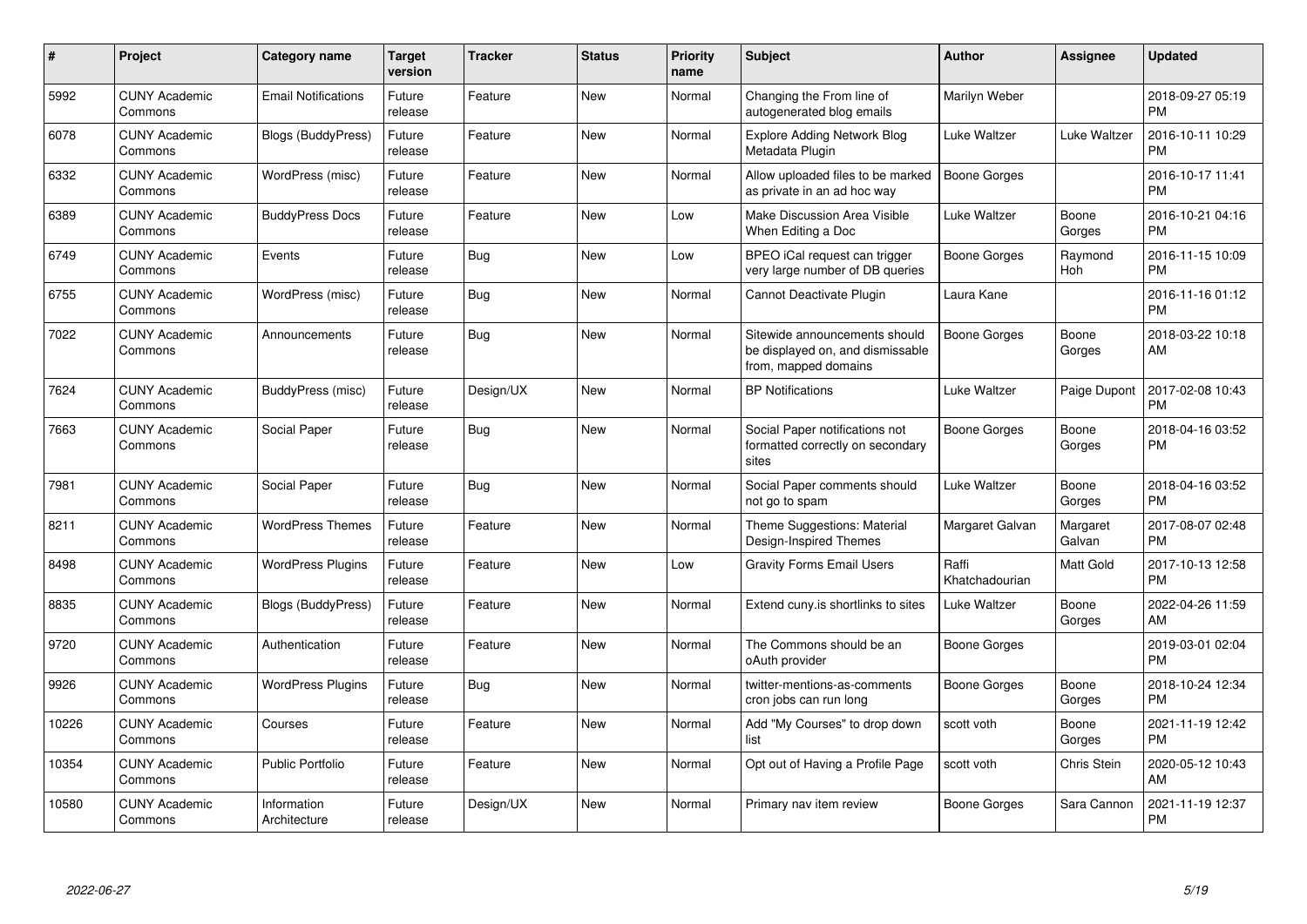| #     | Project                         | <b>Category name</b>       | <b>Target</b><br>version | <b>Tracker</b> | <b>Status</b> | <b>Priority</b><br>name | <b>Subject</b>                                                                                               | <b>Author</b>       | Assignee              | <b>Updated</b>                |
|-------|---------------------------------|----------------------------|--------------------------|----------------|---------------|-------------------------|--------------------------------------------------------------------------------------------------------------|---------------------|-----------------------|-------------------------------|
| 11024 | <b>CUNY Academic</b><br>Commons | WordPress (misc)           | Future<br>release        | Bug            | <b>New</b>    | Normal                  | Subsites should not show "you<br>should update your .htaccess<br>now" notice after permalink<br>setting save | <b>Boone Gorges</b> |                       | 2019-01-28 01:35<br><b>PM</b> |
| 11243 | <b>CUNY Academic</b><br>Commons | BuddyPress (misc)          | Future<br>release        | <b>Bug</b>     | <b>New</b>    | Normal                  | Audit bp-custom.php                                                                                          | Raymond Hoh         | Raymond<br><b>Hoh</b> | 2022-04-26 11:59<br>AM        |
| 11392 | <b>CUNY Academic</b><br>Commons |                            | Future<br>release        | Bug            | <b>New</b>    | Normal                  | Migrate users away from<br><b>StatPress</b>                                                                  | <b>Boone Gorges</b> |                       | 2019-04-23 03:53<br><b>PM</b> |
| 11531 | <b>CUNY Academic</b><br>Commons | Events                     | Future<br>release        | Feature        | <b>New</b>    | Normal                  | Main Events calendar should<br>include non-public events that<br>user has access to                          | scott voth          | Boone<br>Gorges       | 2019-06-11 10:00<br>AM        |
| 11789 | <b>CUNY Academic</b><br>Commons | Courses                    | Future<br>release        | Feature        | <b>New</b>    | Normal                  | Ability to remove item from<br>Courses list                                                                  | Laurie Hurson       | Sonja Leix            | 2019-09-24 12:28<br><b>PM</b> |
| 11834 | <b>CUNY Academic</b><br>Commons | <b>Group Files</b>         | Future<br>release        | Feature        | New           | Normal                  | Improved tools for managing<br>group file folders                                                            | Boone Gorges        | Sonja Leix            | 2019-09-06 03:55<br><b>PM</b> |
| 11843 | <b>CUNY Academic</b><br>Commons | WordPress (misc)           | Future<br>release        | Design/UX      | <b>New</b>    | Normal                  | Tweaking the Gutenberg Editor<br>Interface                                                                   | Laurie Hurson       |                       | 2022-04-26 12:00<br>PM        |
| 11860 | <b>CUNY Academic</b><br>Commons | Registration               | Future<br>release        | Feature        | <b>New</b>    | Normal                  | <b>Ensure Students Are Aware They</b><br>Can Use Aliases At Registration                                     | scott voth          |                       | 2019-09-24 08:46<br>AM        |
| 12042 | <b>CUNY Academic</b><br>Commons | <b>Email Notifications</b> | Future<br>release        | Feature        | <b>New</b>    | Normal                  | Improved error logging for BPGES   Boone Gorges<br>send queue                                                |                     | Boone<br>Gorges       | 2021-11-19 12:25<br><b>PM</b> |
| 12091 | <b>CUNY Academic</b><br>Commons | <b>Group Files</b>         | Future<br>release        | Feature        | <b>New</b>    | Normal                  | Improved pre-upload file<br>validation for bp-group-documents                                                | Boone Gorges        | Boone<br>Gorges       | 2019-11-14 01:21<br><b>PM</b> |
| 12573 | <b>CUNY Academic</b><br>Commons | <b>WordPress Plugins</b>   | Future<br>release        | <b>Bug</b>     | <b>New</b>    | Normal                  | <b>CommentPress Core Issues</b>                                                                              | scott voth          |                       | 2020-03-24 04:32<br><b>PM</b> |
| 13048 | <b>CUNY Academic</b><br>Commons | Shortcodes and<br>embeds   | Future<br>release        | Feature        | <b>New</b>    | Normal                  | Jupyter Notebooks support                                                                                    | Boone Gorges        |                       | 2020-07-14 11:46<br>AM        |
| 13199 | <b>CUNY Academic</b><br>Commons | Group Forums               | Future<br>release        | Feature        | <b>New</b>    | Normal                  | Favoring Groups over bbPress<br>plugin                                                                       | Colin McDonald      | Colin<br>McDonald     | 2021-11-19 12:28<br>PM        |
| 13331 | <b>CUNY Academic</b><br>Commons | Site cloning               | Future<br>release        | <b>Bug</b>     | <b>New</b>    | Normal                  | Combine Site Template and<br>Clone operations                                                                | Boone Gorges        | Jeremy Felt           | 2021-11-19 12:39<br>PM        |
| 13358 | <b>CUNY Academic</b><br>Commons | Group Forums               | Future<br>release        | Feature        | <b>New</b>    | Normal                  | Improved UI for group forum<br>threading settings                                                            | Boone Gorges        | Raymond<br>Hoh        | 2021-11-19 12:27<br>PM        |
| 13370 | <b>CUNY Academic</b><br>Commons | Group Library              | Future<br>release        | Feature        | New           | Normal                  | Library bulk deletion and folder<br>editing                                                                  | Colin McDonald      | Boone<br>Gorges       | 2020-10-13 10:41<br>AM        |
| 13466 | <b>CUNY Academic</b><br>Commons | Cavalcade                  | Future<br>release        | Feature        | <b>New</b>    | Normal                  | Automated cleanup for duplicate<br>Cavalcade tasks                                                           | Boone Gorges        | Boone<br>Gorges       | 2020-10-13 05:24<br><b>PM</b> |
| 13650 | <b>CUNY Academic</b><br>Commons | Group Library              | Future<br>release        | Feature        | <b>New</b>    | Normal                  | Forum Attachments in Group<br>Library                                                                        | Laurie Hurson       |                       | 2021-11-19 12:30<br>PM        |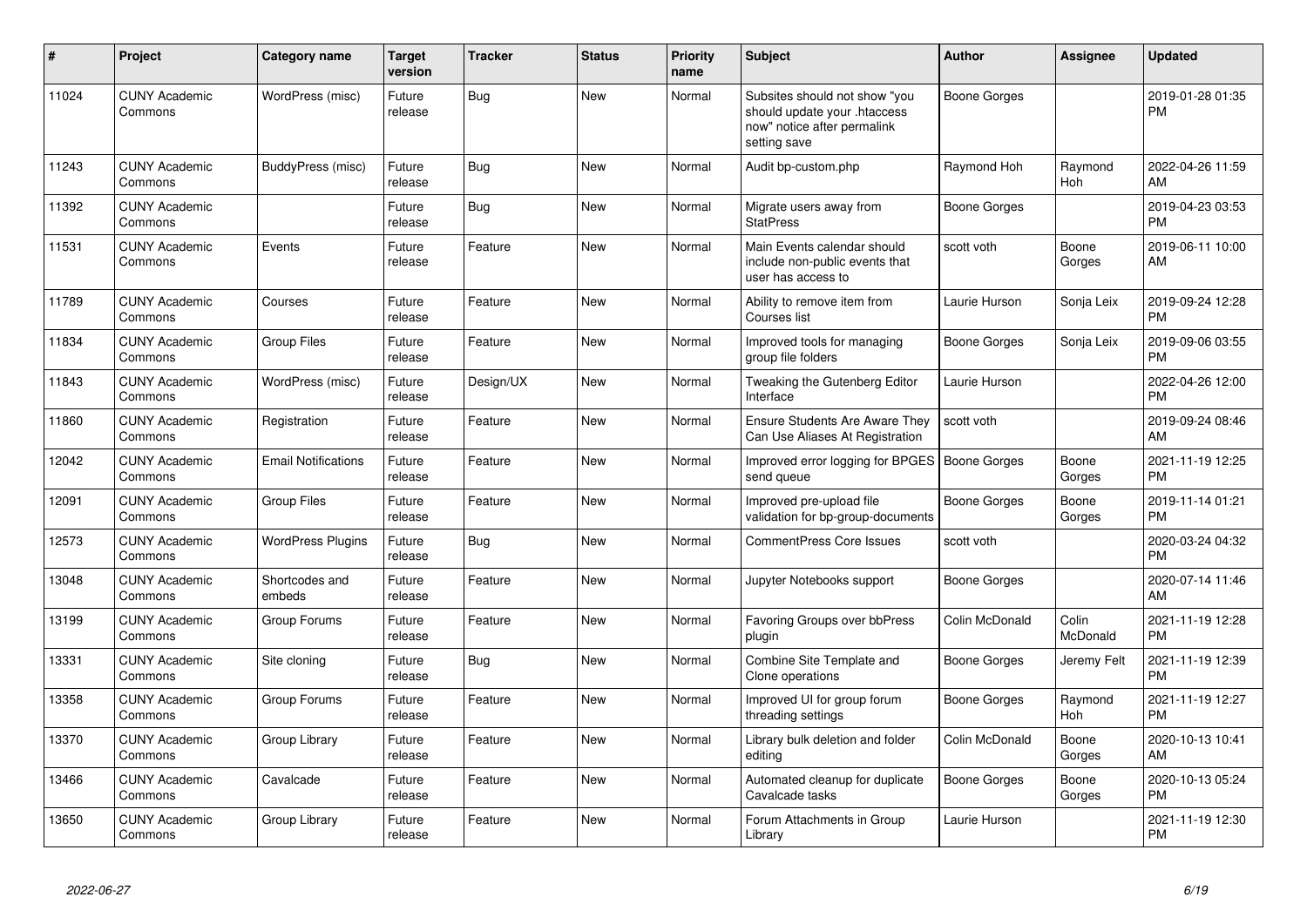| #     | Project                         | <b>Category name</b>       | <b>Target</b><br>version | <b>Tracker</b> | <b>Status</b> | <b>Priority</b><br>name | <b>Subject</b>                                                                                | <b>Author</b>       | Assignee              | <b>Updated</b>                |
|-------|---------------------------------|----------------------------|--------------------------|----------------|---------------|-------------------------|-----------------------------------------------------------------------------------------------|---------------------|-----------------------|-------------------------------|
| 13835 | <b>CUNY Academic</b><br>Commons | WordPress (misc)           | Future<br>release        | Feature        | <b>New</b>    | Normal                  | Allow OneSearch widget to have<br>'CUNY' as campus                                            | <b>Boone Gorges</b> | Boone<br>Gorges       | 2021-11-19 12:39<br><b>PM</b> |
| 14184 | <b>CUNY Academic</b><br>Commons | <b>Public Portfolio</b>    | Future<br>release        | Feature        | <b>New</b>    | Normal                  | Centralized mechanism for storing<br>Campus affiliations                                      | <b>Boone Gorges</b> | Boone<br>Gorges       | 2022-01-04 11:35<br>AM        |
| 14309 | <b>CUNY Academic</b><br>Commons | Group Library              | Future<br>release        | Feature        | <b>New</b>    | Normal                  | Better handling of<br>bp group document file<br>download attempts when file is<br>not present | Boone Gorges        | Boone<br>Gorges       | 2021-11-19 12:28<br><b>PM</b> |
| 14496 | <b>CUNY Academic</b><br>Commons | Domain Mapping             | Future<br>release        | Bug            | <b>New</b>    | Normal                  | Mapped domain SSO uses<br>third-party cookies                                                 | Raymond Hoh         | Raymond<br><b>Hoh</b> | 2021-05-24 04:03<br><b>PM</b> |
| 14787 | <b>CUNY Academic</b><br>Commons | Plugin Packages            | Future<br>release        | Feature        | <b>New</b>    | Normal                  | Creating a "Design" plugin<br>package                                                         | Laurie Hurson       | scott voth            | 2022-04-27 04:56<br><b>PM</b> |
| 14987 | <b>CUNY Academic</b><br>Commons | <b>WordPress Plugins</b>   | Future<br>release        | Bug            | <b>New</b>    | Normal                  | Elementor update causes<br>database freeze-up                                                 | Boone Gorges        | Boone<br>Gorges       | 2021-11-29 12:02<br><b>PM</b> |
| 58    | <b>CUNY Academic</b><br>Commons | BuddyPress (misc)          | Future<br>release        | Feature        | Assigned      | Low                     | Make member search sortable by<br>last name                                                   | Roberta Brody       | Boone<br>Gorges       | 2010-08-26 02:38<br><b>PM</b> |
| 287   | <b>CUNY Academic</b><br>Commons | WordPress (misc)           | Future<br>release        | Feature        | Assigned      | Normal                  | Create troubleshooting tool for<br>account sign-up                                            | <b>Matt Gold</b>    | Boone<br>Gorges       | 2015-11-09 06:17<br><b>PM</b> |
| 310   | <b>CUNY Academic</b><br>Commons | BuddyPress (misc)          | Future<br>release        | Feature        | Assigned      | Low                     | <b>Friend Request Email</b>                                                                   | Matt Gold           | Samantha<br>Raddatz   | 2015-11-09 05:08<br><b>PM</b> |
| 333   | <b>CUNY Academic</b><br>Commons | <b>Email Notifications</b> | Future<br>release        | Feature        | Assigned      | Low                     | Delay Forum Notification Email<br>Delivery Until After Editing Period<br>Ends                 | Matt Gold           | Raymond<br>Hoh        | 2015-11-09 06:01<br><b>PM</b> |
| 365   | <b>CUNY Academic</b><br>Commons | WordPress (misc)           | Future<br>release        | Feature        | Assigned      | Normal                  | <b>Create Mouseover Tooltips</b><br>throughout Site                                           | <b>Matt Gold</b>    | Chris Stein           | 2015-11-09 06:18<br><b>PM</b> |
| 370   | <b>CUNY Academic</b><br>Commons | Registration               | Future<br>release        | Feature        | Assigned      | High                    | <b>Guest Accounts</b>                                                                         | <b>Matt Gold</b>    | Matt Gold             | 2015-04-09 09:33<br><b>PM</b> |
| 377   | <b>CUNY Academic</b><br>Commons | BuddyPress (misc)          | Future<br>release        | Feature        | Assigned      | Normal                  | Like buttons                                                                                  | <b>Matt Gold</b>    | Boone<br>Gorges       | 2010-11-16 05:13<br><b>PM</b> |
| 412   | <b>CUNY Academic</b><br>Commons | <b>WordPress Themes</b>    | Future<br>release        | Feature        | Assigned      | Normal                  | <b>Featured Themes</b>                                                                        | <b>Matt Gold</b>    | Dominic<br>Giglio     | 2015-01-05 08:44<br><b>PM</b> |
| 435   | <b>CUNY Academic</b><br>Commons | BuddyPress (misc)          | Future<br>release        | Feature        | Assigned      | Normal                  | Include Avatar Images in Forum<br><b>Post Notification Emails</b>                             | Matt Gold           | Boone<br>Gorges       | 2010-12-08 12:40<br><b>PM</b> |
| 481   | <b>CUNY Academic</b><br>Commons | Groups (misc)              | Future<br>release        | Feature        | Assigned      | Normal                  | ability to archive inactive groups<br>and blogs                                               | Michael Mandiberg   | Samantha<br>Raddatz   | 2015-11-09 05:56<br><b>PM</b> |
| 497   | <b>CUNY Academic</b><br>Commons | <b>WordPress Plugins</b>   | Future<br>release        | Feature        | Assigned      | Normal                  | Drag and Drop Ordering on<br>Gallery Post Plugin                                              | Matt Gold           | Ron Rennick           | 2015-11-09 06:18<br><b>PM</b> |
| 500   | <b>CUNY Academic</b><br>Commons | BuddyPress (misc)          | Future<br>release        | Feature        | Assigned      | Normal                  | <b>Export Group Data</b>                                                                      | Matt Gold           | Boone<br>Gorges       | 2010-12-19 12:09<br><b>PM</b> |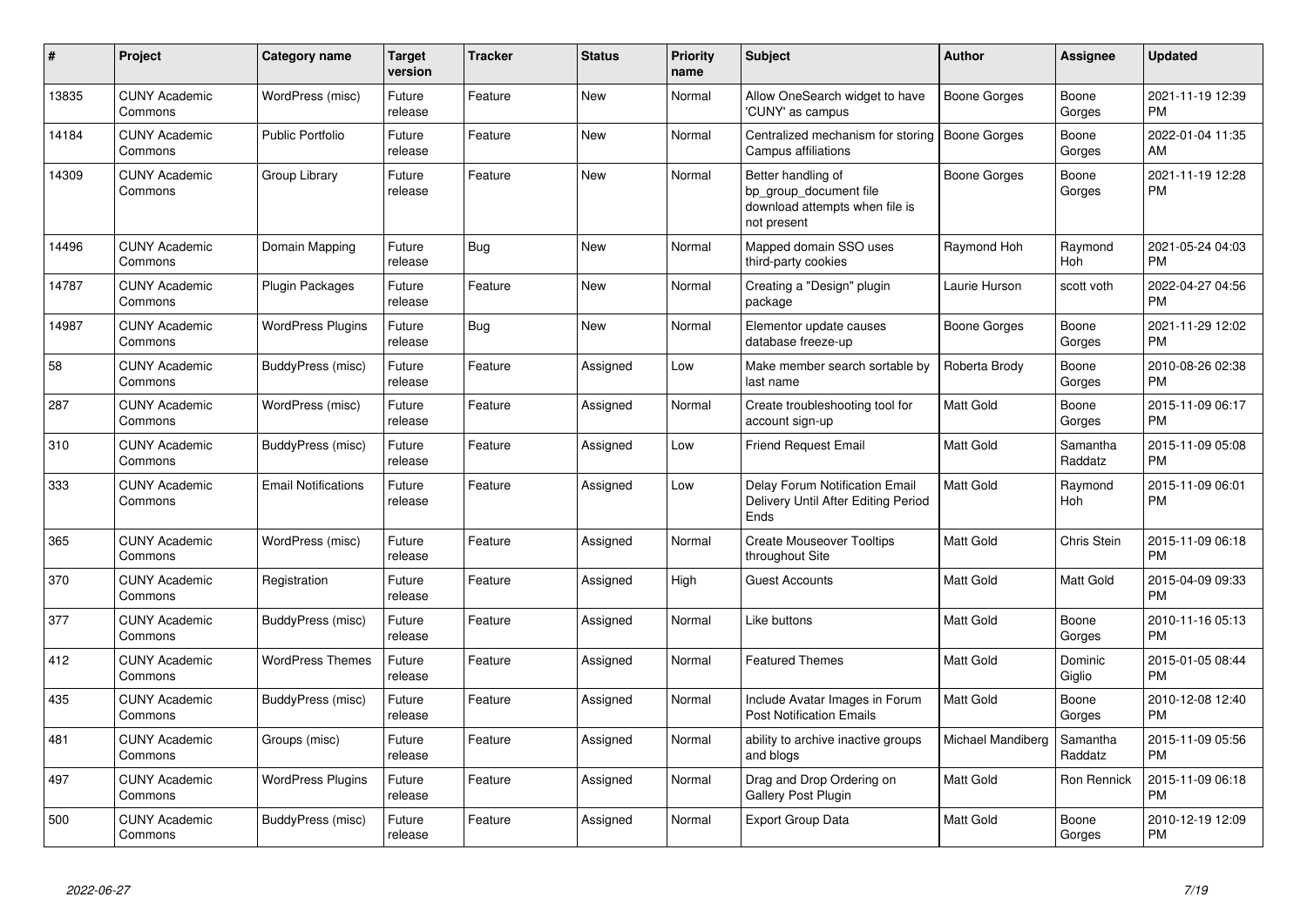| #    | Project                         | <b>Category name</b>     | <b>Target</b><br>version | <b>Tracker</b> | <b>Status</b> | <b>Priority</b><br>name | Subject                                                                      | Author              | <b>Assignee</b>     | <b>Updated</b>                |
|------|---------------------------------|--------------------------|--------------------------|----------------|---------------|-------------------------|------------------------------------------------------------------------------|---------------------|---------------------|-------------------------------|
| 519  | <b>CUNY Academic</b><br>Commons | <b>BuddyPress Docs</b>   | Future<br>release        | Feature        | Assigned      | Low                     | TOC for individual docs - for new<br>BP "wiki-like" plugin                   | scott voth          | Boone<br>Gorges     | 2015-11-09 05:54<br><b>PM</b> |
| 554  | <b>CUNY Academic</b><br>Commons | BuddyPress (misc)        | Future<br>release        | Feature        | Assigned      | Normal                  | Add Trackback notifications to<br>site-wide activity feed                    | Matt Gold           | Boone<br>Gorges     | 2015-11-09 06:19<br>PM        |
| 585  | <b>CUNY Academic</b><br>Commons | Group Forums             | Future<br>release        | Feature        | Assigned      | Normal                  | Merge Forum Topics                                                           | Sarah Morgano       | Boone<br>Gorges     | 2011-07-06 04:11<br><b>PM</b> |
| 599  | <b>CUNY Academic</b><br>Commons | BuddyPress (misc)        | Future<br>release        | Feature        | Assigned      | Normal                  | Consider adding rating plugins for<br><b>BuddyPress/BBPress</b>              | <b>Matt Gold</b>    | Boone<br>Gorges     | 2011-08-22 06:50<br>PM        |
| 618  | <b>CUNY Academic</b><br>Commons | <b>BuddyPress Docs</b>   | Future<br>release        | Feature        | Assigned      | Normal                  | <b>BuddyPress Docs: export formats</b>                                       | <b>Boone Gorges</b> | Boone<br>Gorges     | 2015-11-09 05:38<br><b>PM</b> |
| 635  | <b>CUNY Academic</b><br>Commons | BuddyPress (misc)        | Future<br>release        | Feature        | Assigned      | Normal                  | Big Blue Button -<br>Videoconferencing in Groups and<br>Blogs                | Matt Gold           | Boone<br>Gorges     | 2011-03-14 03:24<br>PM        |
| 653  | <b>CUNY Academic</b><br>Commons | Group Blogs              | Future<br>release        | Feature        | Assigned      | Normal                  | Redesign Integration of Groups<br>and Blogs                                  | Matt Gold           | Samantha<br>Raddatz | 2015-11-09 05:40<br><b>PM</b> |
| 658  | <b>CUNY Academic</b><br>Commons | <b>WordPress Plugins</b> | Future<br>release        | Feature        | Assigned      | Normal                  | Rebulid Sitewide Tag Suggestion                                              | <b>Matt Gold</b>    | Boone<br>Gorges     | 2015-01-05 08:47<br>PM        |
| 860  | <b>CUNY Academic</b><br>Commons | Design                   | Future<br>release        | Design/UX      | Assigned      | Normal                  | <b>Standardize Button Treatment</b><br>Across the Commons                    | Chris Stein         | Chris Stein         | 2014-05-01 09:45<br>AM        |
| 940  | <b>CUNY Academic</b><br>Commons | Redmine                  | Future<br>release        | Feature        | Assigned      | Low                     | Communication with users after<br>releases                                   | Matt Gold           | Dominic<br>Giglio   | 2012-09-09 04:36<br><b>PM</b> |
| 1105 | <b>CUNY Academic</b><br>Commons | WordPress (misc)         | Future<br>release        | Feature        | Assigned      | Normal                  | Rephrase Blog Privacy Options                                                | <b>Matt Gold</b>    | Samantha<br>Raddatz | 2015-11-09 06:19<br><b>PM</b> |
| 1165 | <b>CUNY Academic</b><br>Commons | <b>Email Invitations</b> | Future<br>release        | Feature        | Assigned      | Low                     | Allow saved lists of invitees under<br>Send Invites                          | <b>Boone Gorges</b> | Boone<br>Gorges     | 2015-11-09 06:03<br><b>PM</b> |
| 1192 | <b>CUNY Academic</b><br>Commons | <b>Group Files</b>       | Future<br>release        | Feature        | Assigned      | Low                     | When posting group files, allow<br>users to add a category without<br>saving | Matt Gold           | Raymond<br>Hoh      | 2015-11-09 05:53<br><b>PM</b> |
| 1417 | <b>CUNY Academic</b><br>Commons | <b>BuddyPress Docs</b>   | Future<br>release        | Feature        | Assigned      | Low                     | Bulk actions for BuddyPress Docs                                             | <b>Boone Gorges</b> | Boone<br>Gorges     | 2016-10-17 10:41<br><b>PM</b> |
| 1422 | <b>CUNY Academic</b><br>Commons | <b>BuddyPress Docs</b>   | Future<br>release        | Feature        | Assigned      | Normal                  | Make "created Doc" activity icons<br>non-mini                                | <b>Boone Gorges</b> | Boone<br>Gorges     | 2015-11-09 05:48<br><b>PM</b> |
| 1423 | <b>CUNY Academic</b><br>Commons | BuddyPress (misc)        | Future<br>release        | Feature        | Assigned      | Low                     | Show an avatar for pingback<br>comment activity items                        | <b>Boone Gorges</b> | Tahir Butt          | 2016-10-24 12:03<br>PM        |
| 1460 | <b>CUNY Academic</b><br>Commons | Analytics                | Future<br>release        | Feature        | Assigned      | Normal                  | Update System Report                                                         | <b>Brian Foote</b>  | Boone<br>Gorges     | 2015-11-09 06:13<br>PM        |
| 1508 | <b>CUNY Academic</b><br>Commons | WordPress (misc)         | Future<br>release        | Feature        | Assigned      | Normal                  | Share login cookies across<br>mapped domains                                 | Boone Gorges        | Boone<br>Gorges     | 2012-07-02 12:12<br>PM        |
| 1562 | <b>CUNY Academic</b><br>Commons | <b>WordPress Plugins</b> | Future<br>release        | Feature        | Assigned      | Low                     | Play with NYT Collaborative<br><b>Authoring Tool</b>                         | Matt Gold           | Boone<br>Gorges     | 2015-01-05 08:47<br><b>PM</b> |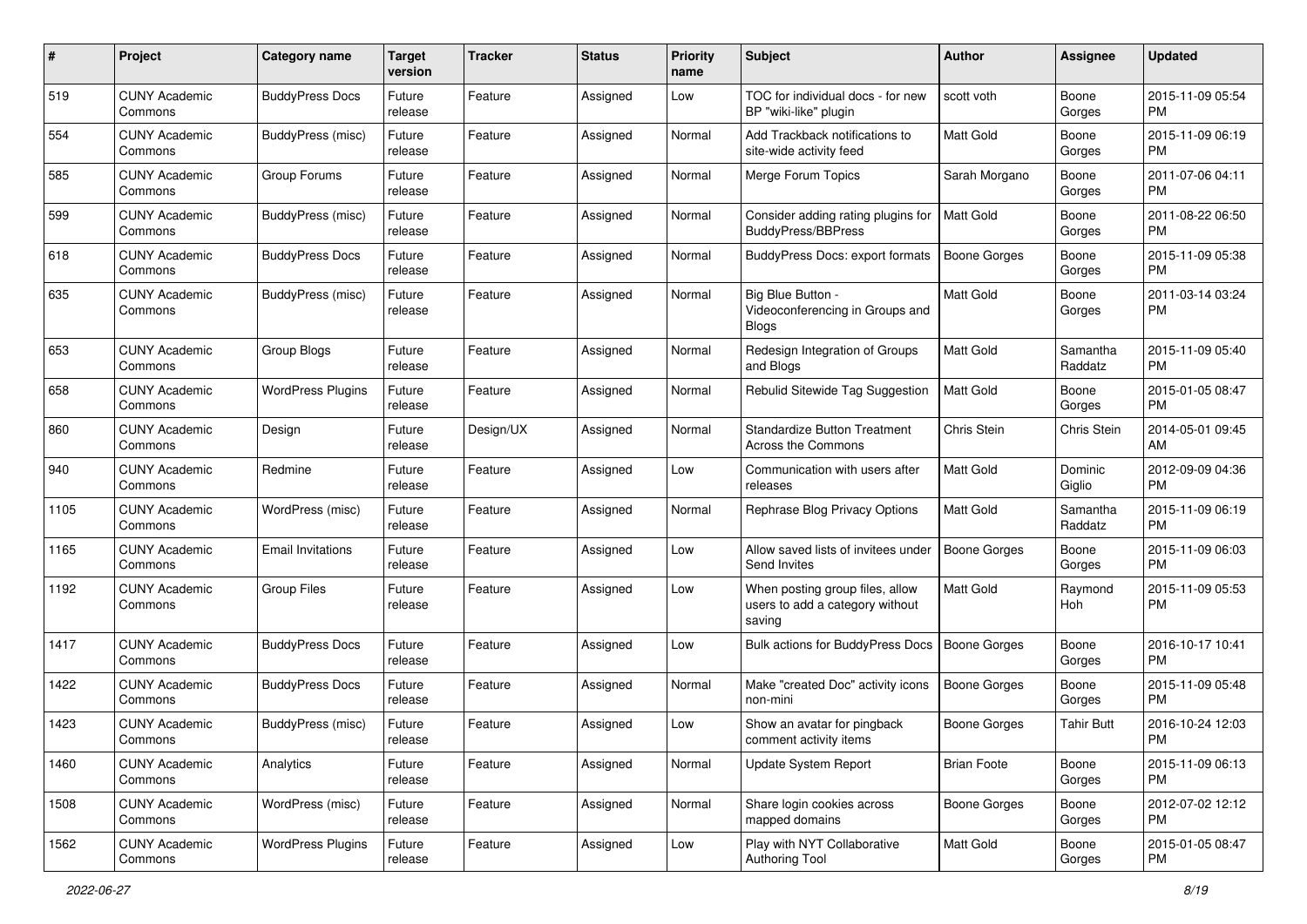| #    | Project                         | Category name            | <b>Target</b><br>version | <b>Tracker</b> | <b>Status</b> | <b>Priority</b><br>name | <b>Subject</b>                                                        | Author              | <b>Assignee</b>       | <b>Updated</b>                |
|------|---------------------------------|--------------------------|--------------------------|----------------|---------------|-------------------------|-----------------------------------------------------------------------|---------------------|-----------------------|-------------------------------|
| 1744 | <b>CUNY Academic</b><br>Commons | <b>BuddyPress Docs</b>   | Future<br>release        | Feature        | Assigned      | Normal                  | Spreadsheet-style Docs                                                | Boone Gorges        | Boone<br>Gorges       | 2015-11-09 06:13<br><b>PM</b> |
| 1888 | <b>CUNY Academic</b><br>Commons | Home Page                | Future<br>release        | Feature        | Assigned      | Normal                  | Refactor BP MPO Activity Filter to<br>support proper pagination       | Sarah Morgano       | Boone<br>Gorges       | 2014-05-01 07:11<br><b>PM</b> |
| 1983 | <b>CUNY Academic</b><br>Commons | Home Page                | Future<br>release        | Feature        | Assigned      | Low                     | Media Library integration with<br>Featured Content plugin             | Boone Gorges        | Dominic<br>Giglio     | 2014-03-17 10:34<br>AM        |
| 2013 | <b>CUNY Academic</b><br>Commons | <b>Public Portfolio</b>  | Future<br>release        | Feature        | Assigned      | Low                     | Have Profile Privacy Options<br>show up only for filled-in fields     | Matt Gold           | Boone<br>Gorges       | 2015-11-09 06:09<br><b>PM</b> |
| 2167 | <b>CUNY Academic</b><br>Commons | WordPress (misc)         | Future<br>release        | <b>Bug</b>     | Assigned      | Normal                  | <b>CAC-Livestream Plugin Issues</b>                                   | Michael Smith       | Dominic<br>Giglio     | 2015-01-02 03:06<br><b>PM</b> |
| 2223 | <b>CUNY Academic</b><br>Commons | <b>WordPress Plugins</b> | Future<br>release        | Feature        | Assigned      | Low                     | Add Participad to the CUNY<br>Academic Commons                        | Matt Gold           | Boone<br>Gorges       | 2014-09-17 10:03<br><b>PM</b> |
| 2325 | <b>CUNY Academic</b><br>Commons | BuddyPress (misc)        | Future<br>release        | Feature        | Assigned      | Low                     | Profile should have separate<br>fields for first/last names           | local admin         | Boone<br>Gorges       | 2015-11-09 06:09<br><b>PM</b> |
| 2523 | <b>CUNY Academic</b><br>Commons | <b>BuddyPress Docs</b>   | Future<br>release        | Feature        | Assigned      | Normal                  | Allow Users to Upload Images to<br><b>BP</b> Docs                     | Matt Gold           | Boone<br>Gorges       | 2015-11-09 06:14<br><b>PM</b> |
| 2610 | <b>CUNY Academic</b><br>Commons | Group Invitations        | Future<br>release        | Feature        | Assigned      | Low                     | Request: Custom invitation<br>message to group invites                | local admin         | Boone<br>Gorges       | 2015-11-09 06:13<br><b>PM</b> |
| 2754 | <b>CUNY Academic</b><br>Commons | Design                   | Future<br>release        | Feature        | Assigned      | Normal                  | Determine strategy for CAC logo<br>handling in top header             | Micki Kaufman       | Chris Stein           | 2015-01-05 08:53<br><b>PM</b> |
| 2832 | <b>CUNY Academic</b><br>Commons | <b>Public Portfolio</b>  | Future<br>release        | Feature        | Assigned      | Normal                  | Improve interface for (not)<br>auto-linking profile fields            | Boone Gorges        | Chris Stein           | 2015-01-05 08:52<br><b>PM</b> |
| 2881 | <b>CUNY Academic</b><br>Commons | <b>Public Portfolio</b>  | Future<br>release        | Feature        | Assigned      | Normal                  | Redesign the UX for Profiles                                          | Chris Stein         | Chris Stein           | 2016-10-13 12:45<br><b>PM</b> |
| 3002 | <b>CUNY Academic</b><br>Commons | Search                   | Future<br>release        | Feature        | Assigned      | Normal                  | Overhaul CAC search by using<br>external search appliance             | <b>Boone Gorges</b> | Boone<br>Gorges       | 2020-07-15 03:05<br><b>PM</b> |
| 3042 | <b>CUNY Academic</b><br>Commons | <b>Public Portfolio</b>  | Future<br>release        | Feature        | Assigned      | Normal                  | Browsing member interests                                             | Matt Gold           | Boone<br>Gorges       | 2015-03-21 09:04<br><b>PM</b> |
| 3080 | <b>CUNY Academic</b><br>Commons | <b>Group Files</b>       | Future<br>release        | Feature        | Assigned      | Low                     | Create a system to keep track of<br>file changes                      | <b>Matt Gold</b>    | Boone<br>Gorges       | 2014-02-26 10:04<br><b>PM</b> |
| 3090 | <b>CUNY Academic</b><br>Commons | Twitter page             | Future<br>release        | Feature        | Assigned      | Normal                  | Prevent Retweets from showing<br>up on Commons twitter page           | <b>Matt Gold</b>    | <b>Tahir Butt</b>     | 2016-10-24 11:31<br>AM        |
| 3192 | <b>CUNY Academic</b><br>Commons | Group Forums             | Future<br>release        | Feature        | Assigned      | Normal                  | Customizable forum views for<br>bbPress 2.x group forums              | Boone Gorges        | Raymond<br><b>Hoh</b> | 2015-11-09 12:47<br><b>PM</b> |
| 3193 | <b>CUNY Academic</b><br>Commons | Group Forums             | Future<br>release        | Feature        | Assigned      | Normal                  | bbPress 2.x dynamic roles and<br><b>RBE</b>                           | Boone Gorges        | Boone<br>Gorges       | 2014-09-30 01:30<br><b>PM</b> |
| 3220 | <b>CUNY Academic</b><br>Commons | <b>Public Portfolio</b>  | Future<br>release        | Feature        | Assigned      | Normal                  | Add indent/outdent option to<br>Formatting Buttons on Profile<br>Page | <b>Matt Gold</b>    | Boone<br>Gorges       | 2014-05-21 10:39<br><b>PM</b> |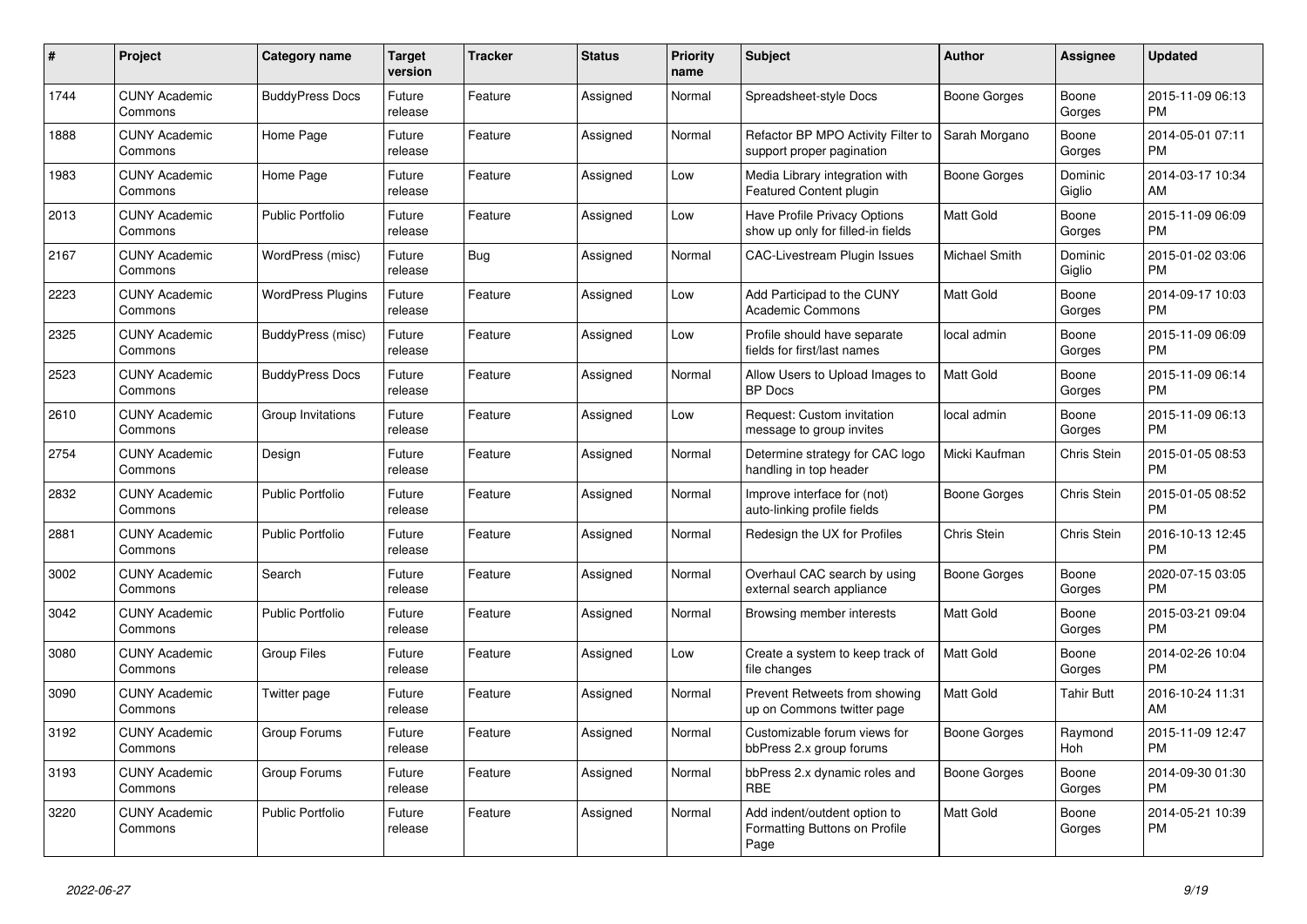| #    | Project                         | <b>Category name</b>    | <b>Target</b><br>version | <b>Tracker</b> | <b>Status</b> | <b>Priority</b><br>name | Subject                                                                    | Author                  | <b>Assignee</b>     | <b>Updated</b>                |
|------|---------------------------------|-------------------------|--------------------------|----------------|---------------|-------------------------|----------------------------------------------------------------------------|-------------------------|---------------------|-------------------------------|
| 3308 | <b>CUNY Academic</b><br>Commons | Group Invitations       | Future<br>release        | Feature        | Assigned      | Normal                  | Allow members to rescind group<br>invitations                              | <b>Matt Gold</b>        | Boone<br>Gorges     | 2015-04-01 08:53<br>PM        |
| 3330 | <b>CUNY Academic</b><br>Commons | My Commons              | Future<br>release        | Feature        | Assigned      | Normal                  | 'Commons Information" tool                                                 | <b>Boone Gorges</b>     | Chris Stein         | 2014-09-22 08:46<br><b>PM</b> |
| 3354 | <b>CUNY Academic</b><br>Commons | <b>Group Files</b>      | Future<br>release        | Feature        | Assigned      | Low                     | Allow Group Download of Multiple<br><b>Selected Files</b>                  | Matt Gold               | Chris Stein         | 2014-08-01 08:50<br>AM        |
| 3458 | <b>CUNY Academic</b><br>Commons | Groups (misc)           | Future<br>release        | Feature        | Assigned      | Normal                  | Filter Members of Group by<br>Campus                                       | <b>Michael Smith</b>    | Samantha<br>Raddatz | 2014-09-26 08:32<br><b>PM</b> |
| 3473 | <b>CUNY Academic</b><br>Commons | User Experience         | Future<br>release        | Feature        | Assigned      | Normal                  | Commons profile: Add help info<br>about "Positions" replacing "title"      | Keith Miyake            | Samantha<br>Raddatz | 2015-11-09 02:28<br><b>PM</b> |
| 3475 | <b>CUNY Academic</b><br>Commons | Events                  | Future<br>release        | Feature        | Assigned      | Normal                  | Request to add plugin to<br>streamline room<br>booking/appointment booking | Naomi Barrettara        | Boone<br>Gorges     | 2014-12-01 05:14<br>PM        |
| 3492 | <b>CUNY Academic</b><br>Commons | <b>WordPress Themes</b> | Future<br>release        | Support        | Assigned      | Normal                  | Add CBOX theme to the<br>Commons                                           | scott voth              | Raymond<br>Hoh      | 2014-10-08 05:55<br><b>PM</b> |
| 3517 | <b>CUNY Academic</b><br>Commons | My Commons              | Future<br>release        | Feature        | Assigned      | Normal                  | Mute/Unmute My Commons<br>updates                                          | <b>Matt Gold</b>        | Raymond<br>Hoh      | 2015-11-09 01:19<br><b>PM</b> |
| 3536 | <b>CUNY Academic</b><br>Commons | My Commons              | Future<br>release        | Feature        | Assigned      | Normal                  | Infinite Scroll on My Commons<br>page                                      | <b>Matt Gold</b>        | Raymond<br>Hoh      | 2015-04-13 04:42<br>PM        |
| 3577 | <b>CUNY Academic</b><br>Commons | My Commons              | Future<br>release        | Design/UX      | Assigned      | Normal                  | Replies to items in My Commons                                             | <b>Matt Gold</b>        | Raymond<br>Hoh      | 2015-04-09 05:19<br><b>PM</b> |
| 3662 | <b>CUNY Academic</b><br>Commons | <b>SEO</b>              | Future<br>release        | Feature        | Assigned      | Normal                  | Duplicate Content/SEO/Google<br>issues                                     | <b>Matt Gold</b>        | Raymond<br>Hoh      | 2015-04-13 04:37<br>PM        |
| 3759 | <b>CUNY Academic</b><br>Commons | WordPress (misc)        | Future<br>release        | Feature        | Assigned      | Normal                  | Review Interface for Adding Users   Matt Gold<br>to Blogs                  |                         | Boone<br>Gorges     | 2015-03-24 05:52<br><b>PM</b> |
| 3768 | <b>CUNY Academic</b><br>Commons | <b>Public Portfolio</b> | Future<br>release        | Feature        | Assigned      | Normal                  | Institutions/Past positions on<br>public portfolios                        | Matt Gold               | Boone<br>Gorges     | 2018-04-23 10:44<br>AM        |
| 3770 | <b>CUNY Academic</b><br>Commons | <b>Public Portfolio</b> | Future<br>release        | Feature        | Assigned      | Normal                  | Improve Layout/Formatting of<br>Positions Area on Public<br>Portfolios     | <b>Matt Gold</b>        | Chris Stein         | 2015-04-01 09:17<br><b>PM</b> |
| 4053 | <b>CUNY Academic</b><br>Commons | Events                  | Future<br>release        | Feature        | Assigned      | Normal                  | Create new tab for past events                                             | <b>Matt Gold</b>        | Boone<br>Gorges     | 2015-05-12 02:10<br><b>PM</b> |
| 4221 | <b>CUNY Academic</b><br>Commons | Group Forums            | Future<br>release        | Design/UX      | Assigned      | Normal                  | Add 'Number of Posts' display<br>option to Forum page                      | Samantha Raddatz        | Samantha<br>Raddatz | 2015-06-26 02:21<br>PM        |
| 4238 | <b>CUNY Academic</b><br>Commons | Events                  | Future<br>release        | Feature        | Assigned      | Normal                  | Copy Events to Other Groups?                                               | Matt Gold               | Boone<br>Gorges     | 2015-07-02 10:08<br>AM        |
| 4388 | <b>CUNY Academic</b><br>Commons | WordPress (misc)        | Future<br>release        | <b>Bug</b>     | Assigned      | Normal                  | Repeated request for<br>authentication.                                    | Alice.Lynn<br>McMichael | Raymond<br>Hoh      | 2015-08-11 07:35<br><b>PM</b> |
| 4404 | <b>CUNY Academic</b><br>Commons | Public Portfolio        | Future<br>release        | Design/UX      | Assigned      | Normal                  | Change color of permissions info<br>on portfolio editing interface         | Matt Gold               | Samantha<br>Raddatz | 2015-08-11 05:28<br><b>PM</b> |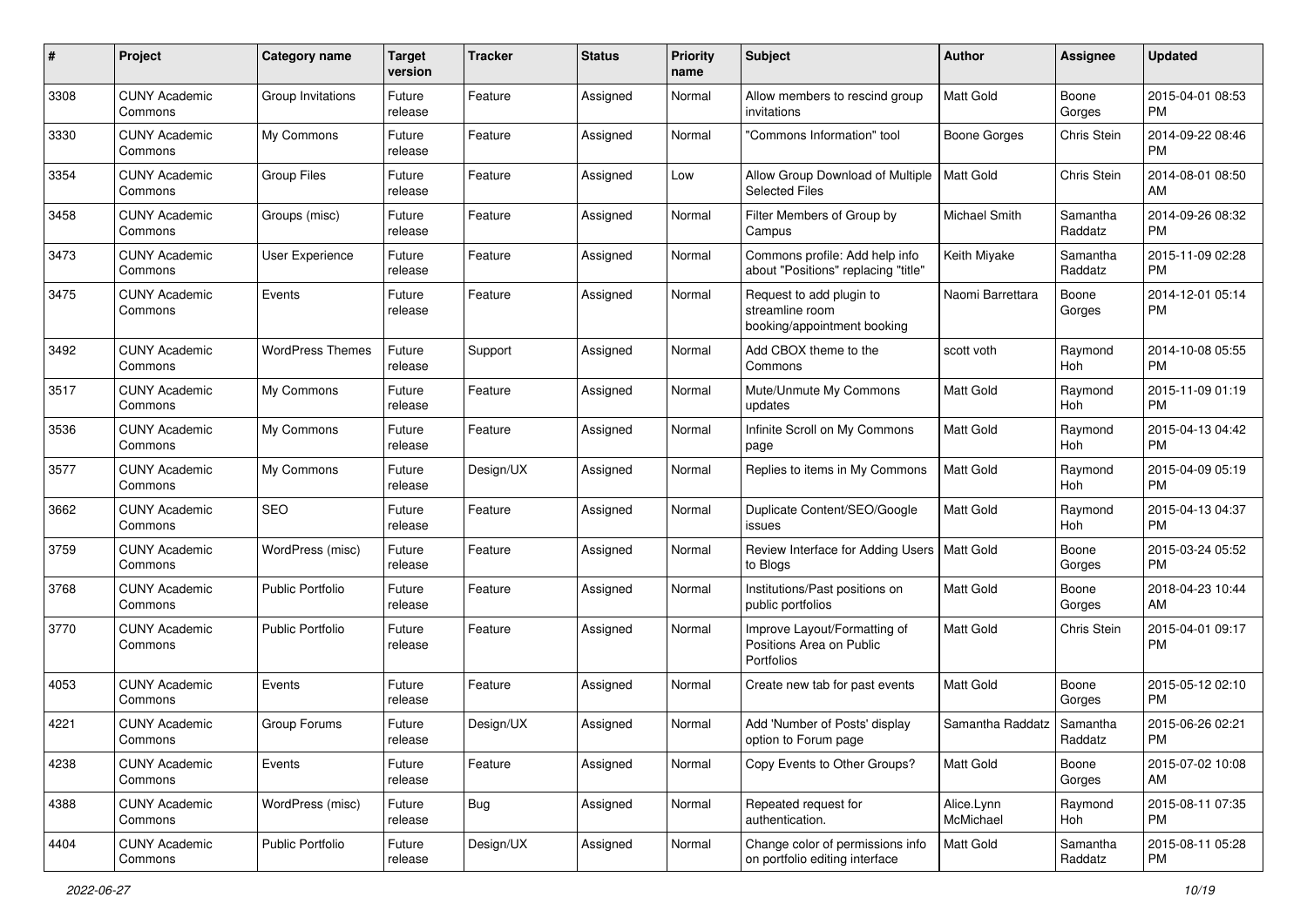| $\#$ | Project                         | <b>Category name</b>     | <b>Target</b><br>version | <b>Tracker</b> | <b>Status</b> | <b>Priority</b><br>name | <b>Subject</b>                                                | Author           | <b>Assignee</b>       | <b>Updated</b>                |
|------|---------------------------------|--------------------------|--------------------------|----------------|---------------|-------------------------|---------------------------------------------------------------|------------------|-----------------------|-------------------------------|
| 4438 | <b>CUNY Academic</b><br>Commons | Events                   | Future<br>release        | <b>Bug</b>     | Assigned      | Normal                  | Events Calendar - Export<br><b>Recurring Events</b>           | scott voth       | Daniel Jones          | 2016-05-23 04:25<br><b>PM</b> |
| 4661 | <b>CUNY Academic</b><br>Commons | <b>User Experience</b>   | Future<br>release        | Bug            | Assigned      | Normal                  | <b>Simplify Events text</b>                                   | <b>Matt Gold</b> | Samantha<br>Raddatz   | 2015-10-02 09:06<br><b>PM</b> |
| 4903 | <b>CUNY Academic</b><br>Commons | Events                   | Future<br>release        | Design/UX      | Assigned      | Normal                  | Improving visual appearance of<br>event calendars             | <b>Matt Gold</b> | Boone<br>Gorges       | 2016-10-13 11:51<br>AM        |
| 4980 | <b>CUNY Academic</b><br>Commons | Home Page                | Future<br>release        | Feature        | Assigned      | Normal                  | CAC Featured Content -- Adding<br>Randomization               | Matt Gold        | Boone<br>Gorges       | 2016-12-12 03:01<br><b>PM</b> |
| 5016 | <b>CUNY Academic</b><br>Commons | Events                   | Future<br>release        | Feature        | Assigned      | Low                     | Allow comments to be posted on<br>events                      | <b>Matt Gold</b> | Raymond<br><b>Hoh</b> | 2019-03-01 02:23<br><b>PM</b> |
| 5225 | <b>CUNY Academic</b><br>Commons | Registration             | Future<br>release        | Feature        | Assigned      | Normal                  | On-boarding Issues                                            | Luke Waltzer     | Samantha<br>Raddatz   | 2016-02-12 02:58<br><b>PM</b> |
| 5234 | <b>CUNY Academic</b><br>Commons | Membership               | Future<br>release        | Feature        | Assigned      | Normal                  | Write Unconfirmed patch for WP                                | Boone Gorges     | Boone<br>Gorges       | 2016-10-24 11:18<br>AM        |
| 5268 | <b>CUNY Academic</b><br>Commons | Group Forums             | Future<br>release        | Bug            | Assigned      | Normal                  | Long-time to post to multiple<br>groups                       | Luke Waltzer     | Daniel Jones          | 2016-09-07 06:31<br><b>PM</b> |
| 5316 | <b>CUNY Academic</b><br>Commons | <b>User Experience</b>   | Future<br>release        | Feature        | Assigned      | Normal                  | Prompt user email address<br>updates                          | <b>Matt Gold</b> | Stephen Real          | 2016-12-21 03:30<br><b>PM</b> |
| 5581 | <b>CUNY Academic</b><br>Commons | Analytics                | Future<br>release        | Feature        | Assigned      | Normal                  | <b>Explore alternatives to Google</b><br>Analytics            | Matt Gold        | Valerie<br>Townsend   | 2020-04-17 03:12<br><b>PM</b> |
| 5691 | <b>CUNY Academic</b><br>Commons | Blogs (BuddyPress)       | Future<br>release        | Bug            | Assigned      | High                    | Differing numbers on Sites display                            | <b>Matt Gold</b> | Raymond<br>Hoh        | 2016-06-13 01:37<br><b>PM</b> |
| 5696 | <b>CUNY Academic</b><br>Commons | Events                   | Future<br>release        | Feature        | Assigned      | Normal                  | Events Calendar - display options<br>calendar aggregation     | <b>Matt Gold</b> | Boone<br>Gorges       | 2016-10-13 11:44<br>AM        |
| 5827 | <b>CUNY Academic</b><br>Commons | <b>Public Portfolio</b>  | Future<br>release        | <b>Bug</b>     | Assigned      | Normal                  | Academic Interests square<br>bracket links not working        | scott voth       | Chris Stein           | 2016-08-11 11:59<br><b>PM</b> |
| 5955 | <b>CUNY Academic</b><br>Commons | Outreach                 | Future<br>release        | Feature        | Assigned      | Normal                  | Create auto-newsletter for<br>commons members                 | <b>Matt Gold</b> | Luke Waltzer          | 2016-08-30 10:34<br>AM        |
| 6392 | <b>CUNY Academic</b><br>Commons | Group Forums             | Future<br>release        | Design/UX      | Assigned      | Low                     | Composition/Preview Panes in<br>Forum Posts                   | Luke Waltzer     | Paige Dupont          | 2016-10-21 04:26<br><b>PM</b> |
| 6426 | <b>CUNY Academic</b><br>Commons | Spam/Spam<br>Prevention  | Future<br>release        | Feature        | Assigned      | Normal                  | Force captcha on all comments?                                | <b>Matt Gold</b> | <b>Tahir Butt</b>     | 2016-10-24 02:06<br><b>PM</b> |
| 8078 | <b>CUNY Academic</b><br>Commons | <b>WordPress Plugins</b> | Future<br>release        | System Upgrade | Assigned      | Normal                  | <b>CommentPress Updates</b>                                   | Margaret Galvan  | Christian<br>Wach     | 2017-05-08 03:49<br><b>PM</b> |
| 8836 | <b>CUNY Academic</b><br>Commons | Blogs (BuddyPress)       | Future<br>release        | Feature        | Assigned      | Normal                  | Redesign site launch process                                  | <b>Matt Gold</b> | Boone<br>Gorges       | 2019-10-03 02:49<br><b>PM</b> |
| 8900 | <b>CUNY Academic</b><br>Commons | Accessibility            | Future<br>release        | Feature        | Assigned      | Normal                  | Look into tools to enforce<br>accessibility in WP environment | <b>Matt Gold</b> | Boone<br>Gorges       | 2022-04-26 11:59<br>AM        |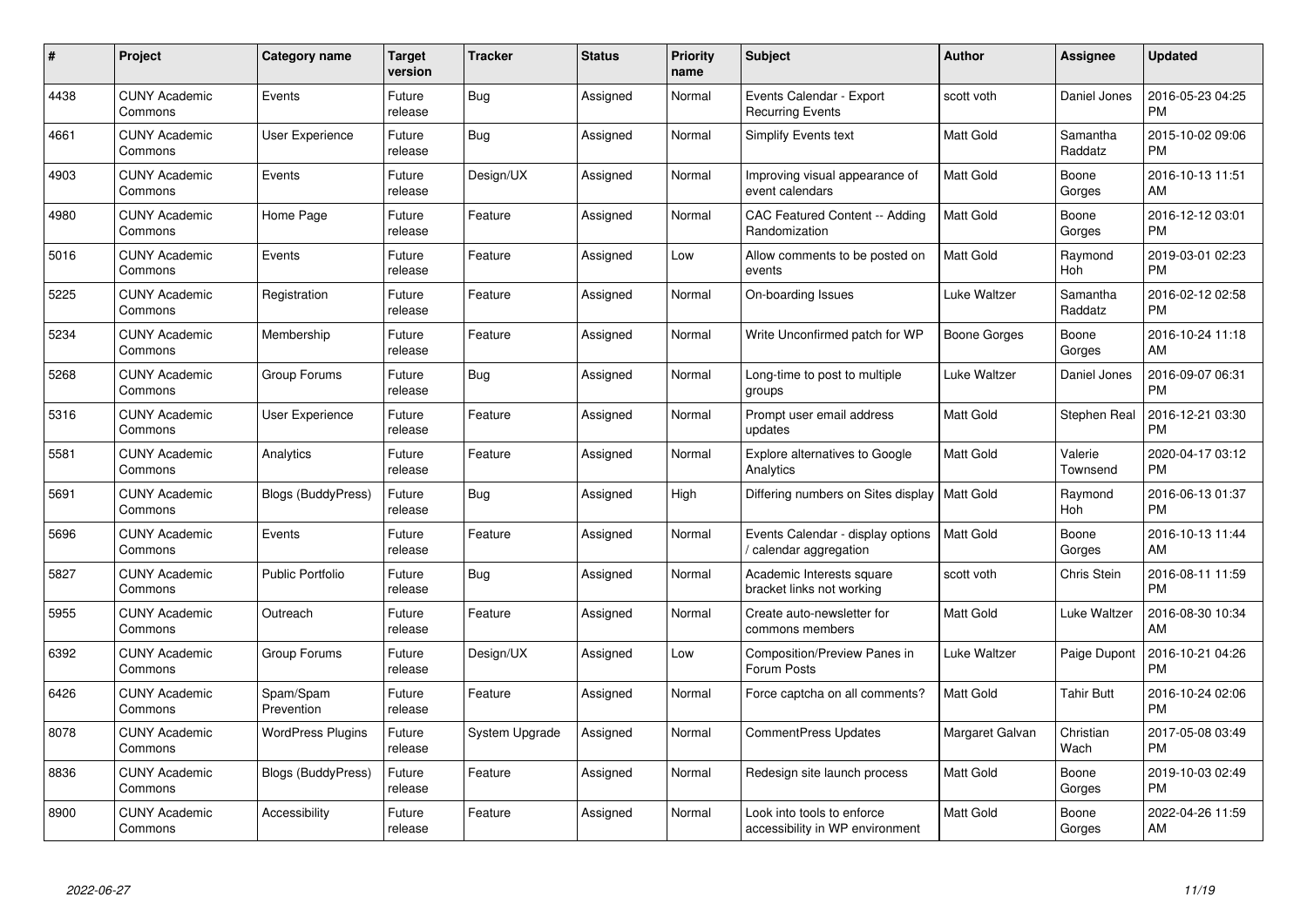| #     | Project                         | <b>Category name</b>       | <b>Target</b><br>version | <b>Tracker</b> | <b>Status</b>        | <b>Priority</b><br>name | <b>Subject</b>                                                                                  | <b>Author</b>       | <b>Assignee</b>     | <b>Updated</b>                |
|-------|---------------------------------|----------------------------|--------------------------|----------------|----------------------|-------------------------|-------------------------------------------------------------------------------------------------|---------------------|---------------------|-------------------------------|
| 8901  | <b>CUNY Academic</b><br>Commons | Accessibility              | Future<br>release        | Feature        | Assigned             | Normal                  | Theme analysis for accessibility                                                                | <b>Matt Gold</b>    | Boone<br>Gorges     | 2022-04-26 11:59<br>AM        |
| 9028  | <b>CUNY Academic</b><br>Commons | Onboarding                 | Future<br>release        | Feature        | Assigned             | Normal                  | suggest groups to new members<br>during the registration process                                | Matt Gold           | Chris Stein         | 2018-10-24 12:34<br><b>PM</b> |
| 9835  | <b>CUNY Academic</b><br>Commons | Group Forums               | Future<br>release        | Bug            | Assigned             | Normal                  | add a "like" function?                                                                          | Marilyn Weber       | <b>Erik Trainer</b> | 2018-06-05 01:49<br><b>PM</b> |
| 9895  | <b>CUNY Academic</b><br>Commons | Onboarding                 | Future<br>release        | Feature        | Assigned             | Normal                  | Add "Accept Invitation"<br>link/button/function to Group<br>and/or Site invitation emails?      | Luke Waltzer        | Boone<br>Gorges     | 2018-06-07 12:42<br><b>PM</b> |
| 10368 | <b>CUNY Academic</b><br>Commons |                            | Future<br>release        | Feature        | Assigned             | Normal                  | Use ORCID data to populate<br>academic profile page                                             | Stephen Francoeur   | Boone<br>Gorges     | 2018-09-25 01:53<br><b>PM</b> |
| 10659 | <b>CUNY Academic</b><br>Commons | Group Forums               | Future<br>release        | Feature        | Assigned             | Normal                  | Post to multiple groups via email                                                               | <b>Matt Gold</b>    | Raymond<br>Hoh      | 2018-11-15 12:54<br>AM        |
| 15604 | <b>CUNY Academic</b><br>Commons | <b>Email Notifications</b> | Future<br>release        | Feature        | Assigned             | Normal                  | <b>Restructure Commons Group</b><br>Digest Email Messages                                       | <b>Matt Gold</b>    | Boone<br>Gorges     | 2022-05-26 10:45<br>AM        |
| 3939  | <b>CUNY Academic</b><br>Commons | <b>WordPress Plugins</b>   | Future<br>release        | Bug            | Hold                 | Normal                  | Activity stream support for<br>Co-Authors Plus plugin                                           | Raymond Hoh         | Raymond<br>Hoh      | 2015-11-09 06:13<br><b>PM</b> |
| 8756  | <b>CUNY Academic</b><br>Commons | Group Blogs                | Future<br>release        | Feature        | Hold                 | Normal                  | Connect multiple blogs to one<br>group?                                                         | Matt Gold           | Boone<br>Gorges     | 2017-09-30 10:42<br>AM        |
| 14113 | <b>CUNY Academic</b><br>Commons | WordPress (misc)           | Future<br>release        | Bug            | Hold                 | Normal                  | Block Editor Not Working on this<br>page - Json error                                           | scott voth          | Boone<br>Gorges     | 2021-03-05 11:01<br>AM        |
| 16092 | <b>CUNY Academic</b><br>Commons |                            | Future<br>release        | Feature        | Hold                 | Normal                  | Don't show main site in Site<br>search results                                                  | <b>Boone Gorges</b> | Boone<br>Gorges     | 2022-05-17 03:12<br><b>PM</b> |
| 1456  | <b>CUNY Academic</b><br>Commons | Group Invitations          | Future<br>release        | Feature        | Reporter<br>Feedback | Low                     | Invite to Group Button from Profile<br>Field                                                    | Matt Gold           | Samantha<br>Raddatz | 2015-11-09 05:59<br><b>PM</b> |
| 1544  | <b>CUNY Academic</b><br>Commons | Groups (misc)              | Future<br>release        | Feature        | Reporter<br>Feedback | Normal                  | Group Filtering and Sorting                                                                     | <b>Matt Gold</b>    | Chris Stein         | 2019-03-01 02:25<br><b>PM</b> |
| 5826  | <b>CUNY Academic</b><br>Commons | <b>WordPress Plugins</b>   | Future<br>release        | Support        | Reporter<br>Feedback | Normal                  | <b>Remove Subscription Options</b><br>plugin from directory                                     | Sarah Morgano       | Sarah<br>Morgano    | 2016-10-21 04:14<br><b>PM</b> |
| 6014  | <b>CUNY Academic</b><br>Commons | Publicity                  | Future<br>release        | Publicity      | Reporter<br>Feedback | Normal                  | Google search listing                                                                           | <b>Matt Gold</b>    | Boone<br>Gorges     | 2016-09-21 03:48<br><b>PM</b> |
| 6356  | <b>CUNY Academic</b><br>Commons | <b>WordPress Plugins</b>   | Future<br>release        | <b>Bug</b>     | Reporter<br>Feedback | Low                     | Should Subscribe2 be<br>deprecated?                                                             | Luke Waltzer        |                     | 2017-03-20 12:20<br><b>PM</b> |
| 7115  | <b>CUNY Academic</b><br>Commons | Groups (misc)              | Future<br>release        | Feature        | Reporter<br>Feedback | Normal                  | make licensing info clear during<br>group creation                                              | Matt Gold           | Raymond<br>Hoh      | 2020-12-08 11:32<br>AM        |
| 8675  | <b>CUNY Academic</b><br>Commons | User Onboarding            | Future<br>release        | <b>Bug</b>     | Reporter<br>Feedback | Low                     | Add new User search screen calls<br>for the input of email address but<br>doesn't work with one | Paul Hebert         | Boone<br>Gorges     | 2017-10-11 11:17<br>AM        |
| 9207  | <b>CUNY Academic</b><br>Commons |                            | Future<br>release        | Support        | Reporter<br>Feedback | Normal                  | display dashboards made in<br>Tableau?                                                          | Marilyn Weber       | Boone<br>Gorges     | 2018-04-10 10:42<br>AM        |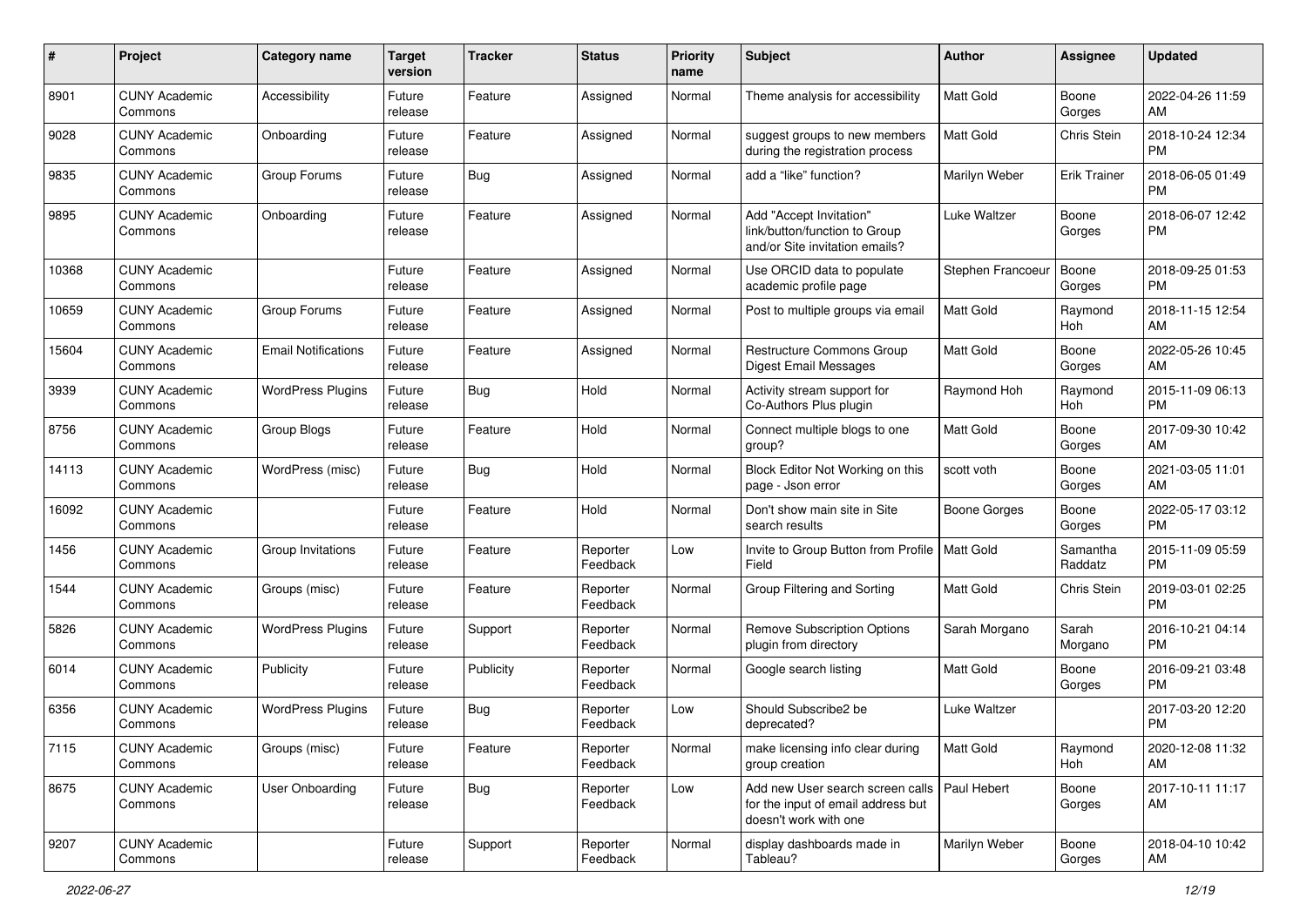| #     | Project                         | <b>Category name</b>       | Target<br>version | <b>Tracker</b> | <b>Status</b>        | <b>Priority</b><br>name | <b>Subject</b>                                                     | <b>Author</b>       | <b>Assignee</b>     | <b>Updated</b>                |
|-------|---------------------------------|----------------------------|-------------------|----------------|----------------------|-------------------------|--------------------------------------------------------------------|---------------------|---------------------|-------------------------------|
| 9211  | <b>CUNY Academic</b><br>Commons | <b>WordPress Plugins</b>   | Future<br>release | Support        | Reporter<br>Feedback | Normal                  | Auto-Role Setting in Forum Plugin<br><b>Causing Some Confusion</b> | <b>Luke Waltzer</b> | Boone<br>Gorges     | 2018-03-13 11:44<br>AM        |
| 9289  | <b>CUNY Academic</b><br>Commons | <b>WordPress Plugins</b>   | Future<br>release | Bug            | Reporter<br>Feedback | Normal                  | <b>Email Users Plugin</b>                                          | Laurie Hurson       | Boone<br>Gorges     | 2018-10-24 12:34<br><b>PM</b> |
| 9947  | <b>CUNY Academic</b><br>Commons | <b>WordPress Plugins</b>   | Future<br>release | Feature        | Reporter<br>Feedback | Normal                  | Install H5P quiz plugin                                            | <b>Matt Gold</b>    | Boone<br>Gorges     | 2018-09-11 11:01<br>AM        |
| 11131 | <b>CUNY Academic</b><br>Commons |                            | Future<br>release | Feature        | Reporter<br>Feedback | Normal                  | <b>Image Annotation Plugins</b>                                    | Laurie Hurson       |                     | 2019-02-26 11:33<br>AM        |
| 11788 | <b>CUNY Academic</b><br>Commons | <b>WordPress Plugins</b>   | Future<br>release | Support        | Reporter<br>Feedback | Normal                  | Plugin Request - Browse Aloud                                      | scott voth          |                     | 2019-09-24 08:42<br>AM        |
| 11945 | <b>CUNY Academic</b><br>Commons | Reckoning                  | Future<br>release | Feature        | Reporter<br>Feedback | Normal                  | Add Comments bubble to<br>Reckoning views                          | Boone Gorges        | Boone<br>Gorges     | 2019-11-12 05:14<br><b>PM</b> |
| 11971 | <b>CUNY Academic</b><br>Commons | <b>Email Notifications</b> | Future<br>release | Bug            | Reporter<br>Feedback | Low                     | Pictures obscured in emailed post<br>notifications                 | Marilyn Weber       | Raymond<br>Hoh      | 2019-11-21 01:14<br><b>PM</b> |
| 12446 | <b>CUNY Academic</b><br>Commons | Groups (misc)              | Future<br>release | Feature        | Reporter<br>Feedback | Normal                  | Toggle default site to group forum<br>posting                      | Laurie Hurson       | Laurie Hurson       | 2020-03-10 11:57<br>AM        |
| 10380 | <b>CUNY Academic</b><br>Commons | WordPress (misc)           | Future<br>release | Feature        | In Progress          | Normal                  | Remove blacklisted plugins                                         | Boone Gorges        |                     | 2022-04-26 12:00<br><b>PM</b> |
| 3565  | <b>CUNY Academic</b><br>Commons | My Commons                 | Not tracked       | Documentation  | <b>New</b>           | Normal                  | Load Newest inconsistencies                                        | Chris Stein         | scott voth          | 2015-11-09 01:16<br><b>PM</b> |
| 3615  | <b>CUNY Academic</b><br>Commons | Redmine                    | Not tracked       | Feature        | <b>New</b>           | Low                     | Create Redmine issues via email                                    | Dominic Giglio      | Boone<br>Gorges     | 2017-11-16 11:36<br>AM        |
| 3657  | <b>CUNY Academic</b><br>Commons | WordPress (misc)           | Not tracked       | Feature        | <b>New</b>           | Normal                  | Create alert for GC email<br>addresses                             | Matt Gold           | Matt Gold           | 2016-04-14 11:29<br><b>PM</b> |
| 4972  | <b>CUNY Academic</b><br>Commons | Analytics                  | Not tracked       | <b>Bug</b>     | New                  | Normal                  | <b>Newsletter Analytics</b>                                        | Stephen Real        | Matt Gold           | 2015-12-09 12:54<br><b>PM</b> |
| 5298  | <b>CUNY Academic</b><br>Commons |                            | Not tracked       | Publicity      | <b>New</b>           | Normal                  | Survey Pop-Up Text                                                 | Samantha Raddatz    | Samantha<br>Raddatz | 2016-03-22 12:27<br><b>PM</b> |
| 5679  | <b>CUNY Academic</b><br>Commons | Analytics                  | Not tracked       | Feature        | <b>New</b>           | Normal                  | Logged In Users for GA                                             | Valerie Townsend    | Valerie<br>Townsend | 2016-06-11 09:49<br>AM        |
| 6665  | <b>CUNY Academic</b><br>Commons |                            | Not tracked       | Publicity      | <b>New</b>           | Normal                  | Dead Link in 1.10 announcement<br>post                             | Paige Dupont        | Stephen Real        | 2016-12-01 03:11<br><b>PM</b> |
| 7928  | <b>CUNY Academic</b><br>Commons | Group Forums               | Not tracked       | Bug            | <b>New</b>           | Normal                  | Duplicate Forum post                                               | Luke Waltzer        | Raymond<br>Hoh      | 2017-04-11 09:27<br><b>PM</b> |
| 8440  | <b>CUNY Academic</b><br>Commons | Onboarding                 | Not tracked       | Bug            | <b>New</b>           | Normal                  | Create Test Email Accounts for<br><b>Onboarding Project</b>        | Stephen Real        | Stephen Real        | 2017-08-01 09:49<br><b>PM</b> |
| 8607  | <b>CUNY Academic</b><br>Commons |                            | Not tracked       | Support        | <b>New</b>           | Normal                  | Paypal?                                                            | Marilyn Weber       | Matt Gold           | 2018-05-15 01:37<br>PM        |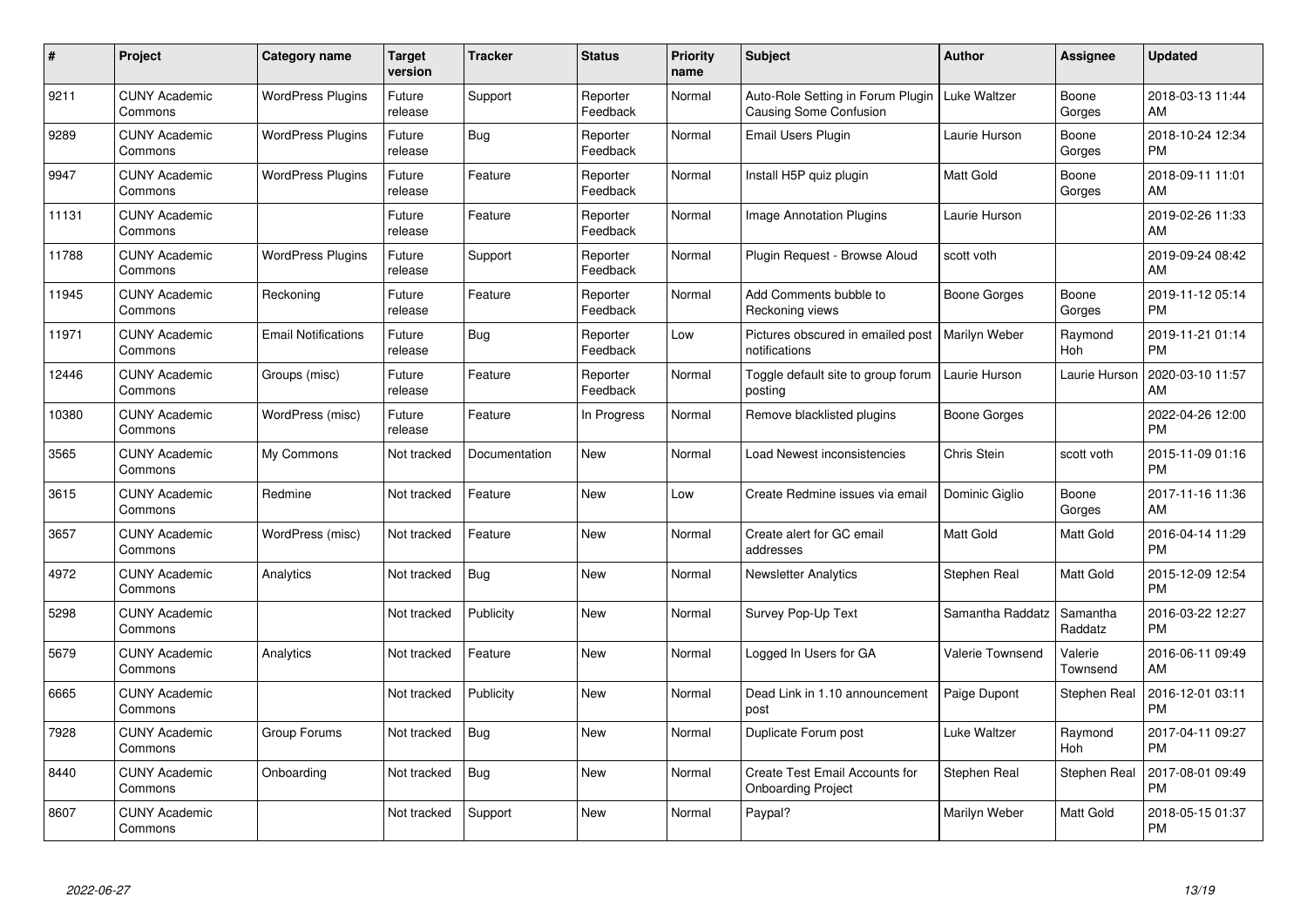| #     | Project                         | <b>Category name</b>     | Target<br>version | Tracker       | <b>Status</b> | <b>Priority</b><br>name | <b>Subject</b>                                                                                                                               | <b>Author</b>           | <b>Assignee</b>    | <b>Updated</b>                |
|-------|---------------------------------|--------------------------|-------------------|---------------|---------------|-------------------------|----------------------------------------------------------------------------------------------------------------------------------------------|-------------------------|--------------------|-------------------------------|
| 9346  | <b>CUNY Academic</b><br>Commons | WordPress (misc)         | Not tracked       | <b>Bug</b>    | <b>New</b>    | Normal                  | Clone cetls.bmcc.cuny.edu for<br>development                                                                                                 | Owen Roberts            | Raymond<br>Hoh     | 2018-03-06 05:35<br><b>PM</b> |
| 9420  | <b>CUNY Academic</b><br>Commons | cuny.is                  | Not tracked       | Feature       | New           | Normal                  | Request for http://cuny.is/streams                                                                                                           | Raffi<br>Khatchadourian | Marilyn<br>Weber   | 2018-04-02 10:08<br>AM        |
| 9643  | <b>CUNY Academic</b><br>Commons | Publicity                | Not tracked       | Feature       | New           | Normal                  | Create a page on the Commons<br>for logos etc.                                                                                               | Stephen Real            | Stephen Real       | 2018-04-24 10:53<br>AM        |
| 9729  | <b>CUNY Academic</b><br>Commons | <b>SEO</b>               | Not tracked       | Support       | New           | Normal                  | 503 Errors showing on<br>newlaborforum.cuny.edu                                                                                              | Diane Krauthamer        | Raymond<br>Hoh     | 2018-05-22 04:48<br><b>PM</b> |
| 9908  | <b>CUNY Academic</b><br>Commons |                          | Not tracked       | Feature       | <b>New</b>    | Normal                  | Is it possible to send email<br>updates to users (or an email<br>address not on the list) for only a<br>single page AFTER being<br>prompted? | <b>Michael Shields</b>  | scott voth         | 2018-06-11 01:34<br><b>PM</b> |
| 10794 | <b>CUNY Academic</b><br>Commons | Performance              | Not tracked       | Bug           | New           | Normal                  | Memcached connection<br>occasionally breaks                                                                                                  | <b>Boone Gorges</b>     | Boone<br>Gorges    | 2018-12-06 03:30<br><b>PM</b> |
| 10839 | <b>CUNY Academic</b><br>Commons | About page               | Not tracked       | Support       | New           | Normal                  | <b>Mission Statement Needs</b><br>Revision                                                                                                   | scott voth              | Matt Gold          | 2018-12-26 10:58<br>AM        |
| 11393 | <b>CUNY Academic</b><br>Commons |                          | Not tracked       | Publicity     | <b>New</b>    | Normal                  | After 1.15 release, ceate a hero<br>slide and post about adding a site<br>to a group                                                         | scott voth              | Patrick<br>Sweeney | 2019-05-14 10:32<br>AM        |
| 11545 | <b>CUNY Academic</b><br>Commons | <b>WordPress Plugins</b> | Not tracked       | Support       | <b>New</b>    | Normal                  | Twitter searches in WordPress                                                                                                                | Gina Cherry             | <b>Matt Gold</b>   | 2019-09-23 01:03<br><b>PM</b> |
| 11624 | <b>CUNY Academic</b><br>Commons | WordPress (misc)         | Not tracked       | Support       | <b>New</b>    | Normal                  | Change pages into posts or swap<br>database for a Commons site?                                                                              | Stephen Klein           | Raymond<br>Hoh     | 2019-07-09 11:04<br>AM        |
| 11879 | <b>CUNY Academic</b><br>Commons |                          | Not tracked       | <b>Bug</b>    | New           | Normal                  | Hypothesis comments appearing<br>on multiple, different pdfs across<br>blogs                                                                 | Laurie Hurson           | Laurie Hurson      | 2019-09-19 02:39<br><b>PM</b> |
| 11883 | <b>CUNY Academic</b><br>Commons | Help/Codex               | Not tracked       | Support       | New           | Normal                  | Need Embedding Help Page<br>Update (Tableau)                                                                                                 | Anthony Wheeler         | scott voth         | 2019-09-24 08:49<br>AM        |
| 12247 | <b>CUNY Academic</b><br>Commons | Publicity                | Not tracked       | Support       | <b>New</b>    | Normal                  | Screenshot of First Commons<br>Homepage                                                                                                      | scott voth              | scott voth         | 2020-01-14 12:08<br><b>PM</b> |
| 12328 | <b>CUNY Academic</b><br>Commons |                          | Not tracked       | Support       | <b>New</b>    | Normal                  | Sign up Code for Non-CUNY<br>Faculty                                                                                                         | Laurie Hurson           |                    | 2020-01-28 10:25<br>AM        |
| 12352 | <b>CUNY Academic</b><br>Commons |                          | Not tracked       | Support       | New           | Normal                  | "posts list" page builder block<br>option                                                                                                    | Marilyn Weber           |                    | 2020-02-03 01:29<br>PM        |
| 12382 | <b>CUNY Academic</b><br>Commons | Membership               | Not tracked       | Support       | New           | Normal                  | Email request change                                                                                                                         | Marilyn Weber           | Marilyn<br>Weber   | 2020-02-06 12:56<br><b>PM</b> |
| 12392 | <b>CUNY Academic</b><br>Commons | Help/Codex               | Not tracked       | Documentation | New           | Normal                  | Updates to Common Commons<br>Questions on Help Page                                                                                          | scott voth              | Margaret<br>Galvan | 2020-02-11 10:53<br>AM        |
| 12438 | <b>CUNY Academic</b><br>Commons | Courses                  | Not tracked       | Bug           | New           | Normal                  | Site appearing twice                                                                                                                         | Laurie Hurson           | Boone<br>Gorges    | 2020-02-18 01:34<br>PM        |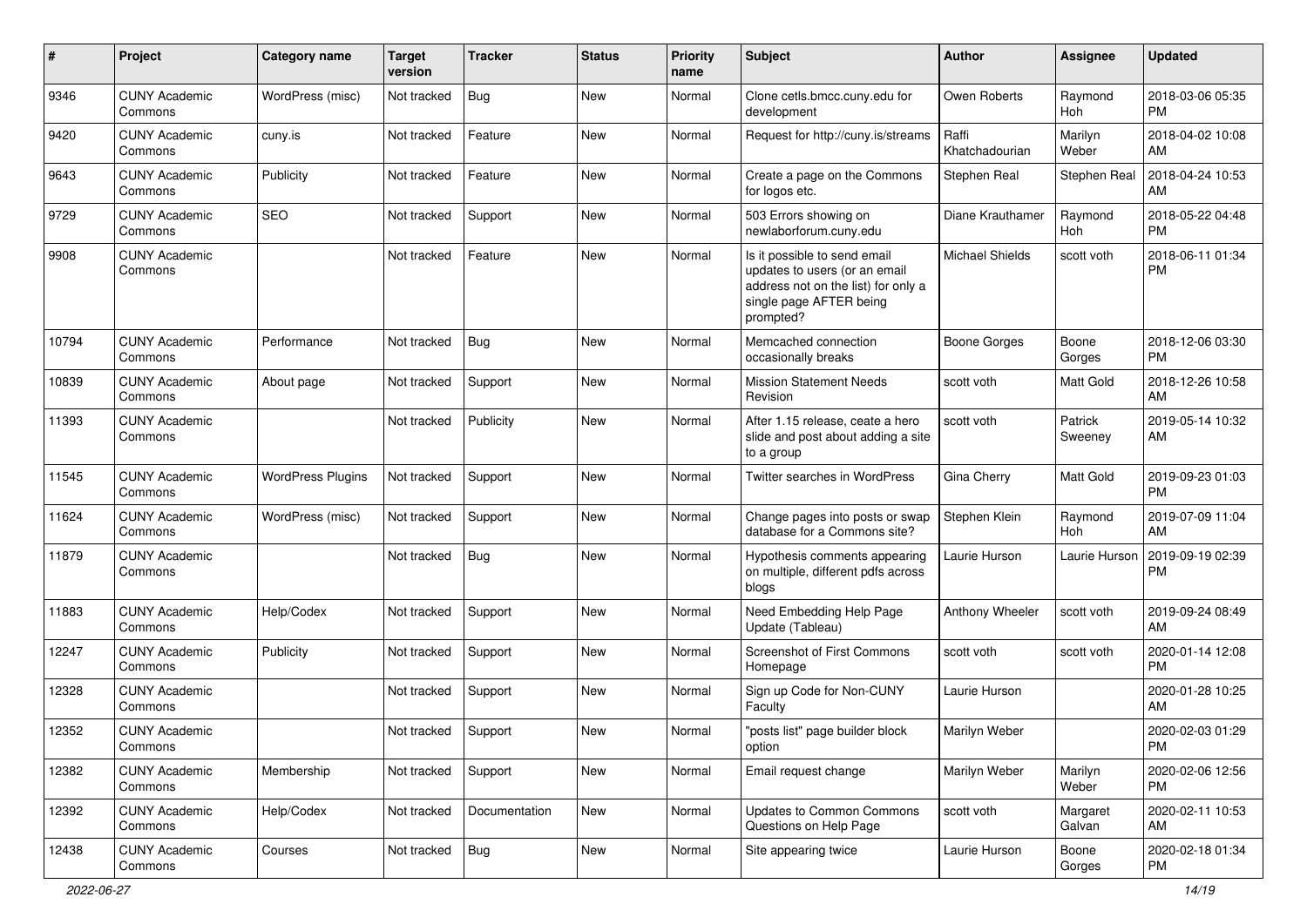| #     | Project                         | <b>Category name</b>           | Target<br>version     | <b>Tracker</b> | <b>Status</b> | <b>Priority</b><br>name | <b>Subject</b>                                                                     | <b>Author</b>       | Assignee            | <b>Updated</b>                |
|-------|---------------------------------|--------------------------------|-----------------------|----------------|---------------|-------------------------|------------------------------------------------------------------------------------|---------------------|---------------------|-------------------------------|
| 12911 | <b>CUNY Academic</b><br>Commons |                                | Not tracked           | Feature        | New           | Normal                  | Block access to xmlrpc.php based<br>on User-Agent                                  | <b>Boone Gorges</b> | Boone<br>Gorges     | 2020-06-09 05:12<br><b>PM</b> |
| 13286 | <b>CUNY Academic</b><br>Commons |                                | Not tracked           | Support        | New           | Normal                  | problem connecting with<br>WordPress app                                           | Marilyn Weber       | Raymond<br>Hoh      | 2020-09-08 11:16<br>AM        |
| 13430 | <b>CUNY Academic</b><br>Commons | Reply By Email                 | Not tracked           | <b>Bug</b>     | New           | Normal                  | Delay in RBE                                                                       | Luke Waltzer        | Raymond<br>Hoh      | 2020-10-13 11:16<br>AM        |
| 13949 | <b>CUNY Academic</b><br>Commons |                                | Not tracked           | <b>Bug</b>     | <b>New</b>    | Normal                  | Continued debugging of runaway<br>MySQL connections                                | <b>Matt Gold</b>    | Boone<br>Gorges     | 2021-09-14 10:42<br>AM        |
| 14394 | <b>CUNY Academic</b><br>Commons |                                | Not tracked           | Feature        | New           | Normal                  | Commons News Site - redesign                                                       | scott voth          | scott voth          | 2021-09-14 10:46<br>AM        |
| 14475 | <b>CUNY Academic</b><br>Commons |                                | Not tracked           | Publicity      | New           | Normal                  | OER Showcase Page                                                                  | Laurie Hurson       | Laurie Hurson       | 2021-09-14 10:46<br>AM        |
| 14911 | <b>CUNY Academic</b><br>Commons | <b>WordPress Themes</b>        | Not tracked           | Support        | New           | Normal                  | Twentytwentyone theme                                                              | Marilyn Weber       |                     | 2021-10-28 10:37<br>AM        |
| 15210 | <b>CUNY Academic</b><br>Commons | Analytics                      | Not tracked           | Design/UX      | New           | Normal                  | Google Analytics improvements                                                      | Colin McDonald      | Boone<br>Gorges     | 2022-05-24 10:47<br>AM        |
| 15816 | <b>CUNY Academic</b><br>Commons |                                | Not tracked           | Support        | New           | Normal                  | slow loading at SPS                                                                | Marilyn Weber       |                     | 2022-04-05 01:26<br><b>PM</b> |
| 636   | <b>CUNY Academic</b><br>Commons | WordPress (misc)               | Not tracked           | Support        | Assigned      | Normal                  | Create Lynda.com-like Table of<br>Contents for Prospective Tutorial<br>Screencasts | Matt Gold           | scott voth          | 2016-02-23 03:12<br><b>PM</b> |
| 2175  | <b>CUNY Academic</b><br>Commons | WordPress (misc)               | Not tracked           | Support        | Assigned      | Normal                  | Subscibe 2 vs. Jetpack<br>subscription options                                     | local admin         | Matt Gold           | 2016-01-26 04:58<br><b>PM</b> |
| 2612  | <b>CUNY Academic</b><br>Commons |                                | Not tracked           | Publicity      | Assigned      | Normal                  | Pinterest site for the Commons                                                     | local admin         | Sarah<br>Morgano    | 2016-03-04 11:19<br>AM        |
| 2666  | <b>CUNY Academic</b><br>Commons | About page                     | Not tracked           | Documentation  | Assigned      | Normal                  | <b>Update About Text</b>                                                           | Chris Stein         | Luke Waltzer        | 2016-03-04 11:19<br>AM        |
| 3230  | <b>CUNY Academic</b><br>Commons | Internal Tools and<br>Workflow | Not tracked           | Feature        | Assigned      | High                    | Scripts for quicker<br>provisioning/updating of<br>development environments        | Boone Gorges        | Boone<br>Gorges     | 2016-01-26 04:54<br><b>PM</b> |
| 3524  | <b>CUNY Academic</b><br>Commons | Documentation                  | Not tracked           | Documentation  | Assigned      | Normal                  | Post describing all you can do<br>when starting up a new<br>blog/group             | Matt Gold           | scott voth          | 2014-10-04 12:56<br><b>PM</b> |
| 4027  | <b>CUNY Academic</b><br>Commons | Commons In A Box               | Not tracked Design/UX |                | Assigned      | Normal                  | Usability review of CBOX update<br>procedures                                      | Matt Gold           | Samantha<br>Raddatz | 2015-05-11 06:36<br><b>PM</b> |
| 4070  | <b>CUNY Academic</b><br>Commons | Analytics                      | Not tracked           | Support        | Assigned      | Normal                  | Request for JITP site analytics                                                    | Matt Gold           | Seth Persons        | 2016-02-23 03:09<br>PM        |
| 4235  | <b>CUNY Academic</b><br>Commons |                                | Not tracked           | Design/UX      | Assigned      | Normal                  | Explore user experience around<br>comments on forum topics vs<br>docs              | Matt Gold           | Samantha<br>Raddatz | 2015-07-21 10:23<br>AM        |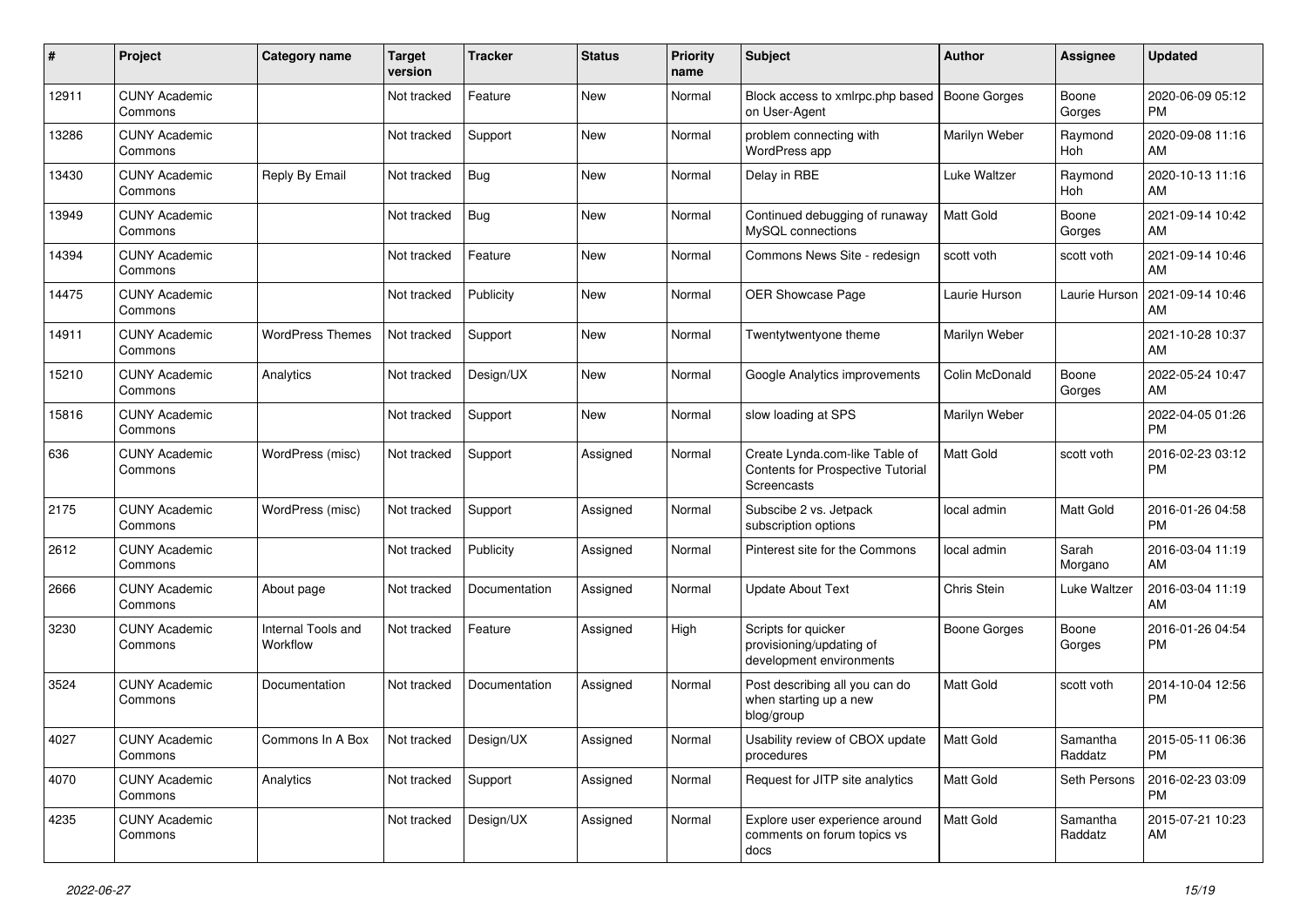| $\#$  | Project                         | Category name    | <b>Target</b><br>version | Tracker       | <b>Status</b> | <b>Priority</b><br>name | <b>Subject</b>                                                                        | <b>Author</b>       | <b>Assignee</b>     | <b>Updated</b>                |
|-------|---------------------------------|------------------|--------------------------|---------------|---------------|-------------------------|---------------------------------------------------------------------------------------|---------------------|---------------------|-------------------------------|
| 4986  | <b>CUNY Academic</b><br>Commons | ZenDesk          | Not tracked              | Support       | Assigned      | Normal                  | Prepare documentation for<br>Zendesk re web widget                                    | Matt Gold           | Samantha<br>Raddatz | 2016-02-25 03:09<br><b>PM</b> |
| 6115  | <b>CUNY Academic</b><br>Commons | Publicity        | Not tracked              | Feature       | Assigned      | Normal                  | create digital signage for GC                                                         | Matt Gold           | scott voth          | 2016-10-11 10:09<br><b>PM</b> |
| 6298  | <b>CUNY Academic</b><br>Commons | User Experience  | Not tracked              | Design/UX     | Assigned      | Normal                  | Examine data from survey                                                              | Matt Gold           | Margaret<br>Galvan  | 2016-10-14 12:16<br><b>PM</b> |
| 6671  | <b>CUNY Academic</b><br>Commons | Reply By Email   | Not tracked              | Bug           | Assigned      | Normal                  | "Post too often" RBE error<br>message                                                 | Matt Gold           | Raymond<br>Hoh      | 2016-11-11 09:55<br>AM        |
| 6995  | <b>CUNY Academic</b><br>Commons | Home Page        | Not tracked              | <b>Bug</b>    | Assigned      | Normal                  | member filter on homepage not<br>working                                              | Matt Gold           | Raymond<br>Hoh      | 2016-12-11 09:46<br><b>PM</b> |
| 7828  | <b>CUNY Academic</b><br>Commons |                  | Not tracked              | Feature       | Assigned      | Normal                  | Theme Assessment 2017                                                                 | Margaret Galvan     | Margaret<br>Galvan  | 2017-05-02 10:41<br><b>PM</b> |
| 8666  | <b>CUNY Academic</b><br>Commons | Teaching         | Not tracked              | Documentation | Assigned      | Normal                  | Create Teaching on the<br>Commons Resource Page                                       | Matt Gold           | Laurie Hurson       | 2019-09-23 03:16<br><b>PM</b> |
| 8837  | <b>CUNY Academic</b><br>Commons |                  | Not tracked              | Feature       | Assigned      | Normal                  | Create a form to request info from<br>people requesting premium<br>themes and plugins | Matt Gold           | Marilyn<br>Weber    | 2017-11-14 03:35<br><b>PM</b> |
| 8898  | <b>CUNY Academic</b><br>Commons | Social Paper     | Not tracked              | Feature       | Assigned      | Normal                  | Usage data on docs and social<br>paper                                                | Matt Gold           | Matt Gold           | 2017-11-16 11:32<br>AM        |
| 8902  | <b>CUNY Academic</b><br>Commons | Design           | Not tracked              | Feature       | Assigned      | Normal                  | Report back on research on<br><b>BuddyPress themes</b>                                | Matt Gold           | Michael Smith       | 2017-11-10 12:31<br><b>PM</b> |
| 8976  | <b>CUNY Academic</b><br>Commons | Reply By Email   | Not tracked              | Feature       | Assigned      | Normal                  | Package RBE new topics<br>posting?                                                    | Matt Gold           | Raymond<br>Hoh      | 2017-12-04 02:34<br><b>PM</b> |
| 9015  | <b>CUNY Academic</b><br>Commons | Groups (misc)    | Not tracked              | Outreach      | Assigned      | Normal                  | Email group admins the email<br>addresses of their groups                             | Matt Gold           | Matt Gold           | 2018-01-02 09:54<br>AM        |
| 9941  | <b>CUNY Academic</b><br>Commons | Wiki             | Not tracked              | Support       | Assigned      | Normal                  | Wiki functionality                                                                    | Matt Gold           | Boone<br>Gorges     | 2018-06-26 10:57<br>AM        |
| 11517 | <b>CUNY Academic</b><br>Commons |                  | Not tracked              | Feature       | Assigned      | Normal                  | wp-accessibility plugin should not<br>strip 'target=" blank" by default               | Boone Gorges        | Laurie Hurson       | 2019-09-24 09:57<br>AM        |
| 11519 | <b>CUNY Academic</b><br>Commons |                  | Not tracked              | Support       | Assigned      | Normal                  | comment option not appearing                                                          | Marilyn Weber       |                     | 2019-09-24 10:28<br>AM        |
| 12436 | <b>CUNY Academic</b><br>Commons |                  | Not tracked              | <b>Bug</b>    | Assigned      | Normal                  | Nightly system downtime                                                               | <b>Boone Gorges</b> |                     | 2020-08-01 09:30<br>AM        |
| 3369  | <b>CUNY Academic</b><br>Commons | Reply By Email   | Not tracked              | Outreach      | Hold          | Normal                  | Release reply by email to WP<br>plugin directory                                      | Matt Gold           | Raymond<br>Hoh      | 2016-03-01 12:46<br><b>PM</b> |
| 8991  | <b>CUNY Academic</b><br>Commons | Reply By Email   | Not tracked              | <b>Bug</b>    | Hold          | Normal                  | RBE duplicate email message<br>issue                                                  | Matt Gold           | Raymond<br>Hoh      | 2018-02-18 08:53<br><b>PM</b> |
| 9060  | <b>CUNY Academic</b><br>Commons | Commons In A Box | Not tracked              | Bug           | Hold          | Normal                  | Problems with CBox image library<br>/ upload                                          | Lisa Rhody          | Raymond<br>Hoh      | 2018-01-10 03:26<br><b>PM</b> |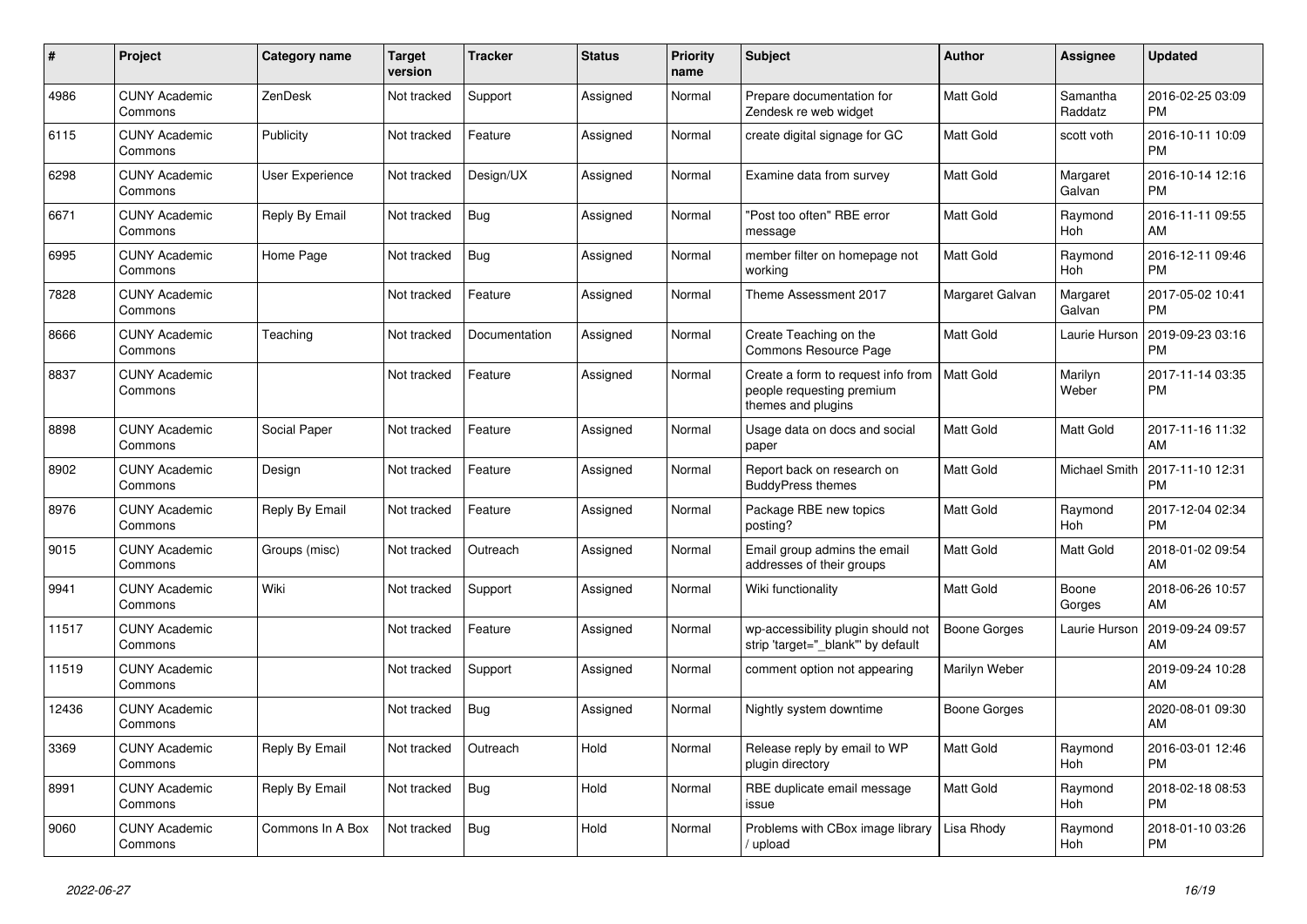| #     | Project                         | <b>Category name</b>       | <b>Target</b><br>version | <b>Tracker</b> | <b>Status</b>        | <b>Priority</b><br>name | <b>Subject</b>                                                    | <b>Author</b>           | <b>Assignee</b>     | <b>Updated</b>                |
|-------|---------------------------------|----------------------------|--------------------------|----------------|----------------------|-------------------------|-------------------------------------------------------------------|-------------------------|---------------------|-------------------------------|
| 11848 | <b>CUNY Academic</b><br>Commons |                            | Not tracked              | Support        | Hold                 | Normal                  | a Dean of Faculty wants to share<br>a large file                  | Marilyn Weber           |                     | 2019-09-24 08:44<br>AM        |
| 13912 | <b>CUNY Academic</b><br>Commons |                            | Not tracked              | Feature        | Hold                 | Low                     | posting "missed schedule"                                         | Marilyn Weber           |                     | 2021-02-23 10:46<br>AM        |
| 5317  | <b>CUNY Academic</b><br>Commons | Group Blogs                | Not tracked              | Bug            | Reporter<br>Feedback | Normal                  | Notifications of New Post Didn't<br>Come                          | Luke Waltzer            | Samantha<br>Raddatz | 2016-03-21 10:41<br><b>PM</b> |
| 6644  | <b>CUNY Academic</b><br>Commons |                            | Not tracked              | Bug            | Reporter<br>Feedback | High                    | White Screen at Login Pge                                         | Luke Waltzer            | Raymond<br>Hoh      | 2016-11-21 10:34<br><b>PM</b> |
| 9515  | <b>CUNY Academic</b><br>Commons | <b>WordPress Plugins</b>   | Not tracked              | <b>Bug</b>     | Reporter<br>Feedback | Normal                  | Text to Speech plugin - "More<br>Slowly" checkbox not working     | scott voth              | Boone<br>Gorges     | 2018-06-13 02:26<br><b>PM</b> |
| 9979  | <b>CUNY Academic</b><br>Commons | <b>Email Notifications</b> | Not tracked              | <b>Bug</b>     | Reporter<br>Feedback | Normal                  | Reports of slow email activation<br>emails                        | <b>Matt Gold</b>        | Boone<br>Gorges     | 2018-08-29 09:40<br><b>PM</b> |
| 10040 | <b>CUNY Academic</b><br>Commons | WordPress (misc)           | Not tracked              | <b>Bug</b>     | Reporter<br>Feedback | Normal                  | User doesn't see full list of themes   Matt Gold                  |                         | Boone<br>Gorges     | 2018-07-25 10:12<br>AM        |
| 10262 | <b>CUNY Academic</b><br>Commons |                            | Not tracked              | Bug            | Reporter<br>Feedback | Normal                  | Newsletter Plugin: Broken Image<br>at Bottom of All Newsletters   | Mark Webb               | Raymond<br>Hoh      | 2018-08-30 05:17<br><b>PM</b> |
| 10273 | <b>CUNY Academic</b><br>Commons | Registration               | Not tracked              | Support        | Reporter<br>Feedback | Normal                  | users combining CF and campus<br>address                          | Marilyn Weber           |                     | 2019-09-18 10:58<br>AM        |
| 10657 | <b>CUNY Academic</b><br>Commons |                            | Not tracked              | Support        | Reporter<br>Feedback | Normal                  | child theme problems                                              | Marilyn Weber           |                     | 2018-11-08 01:19<br><b>PM</b> |
| 10678 | <b>CUNY Academic</b><br>Commons |                            | Not tracked              | <b>Bug</b>     | Reporter<br>Feedback | High                    | Newsletter Plugin Not Sending<br><b>Out Newsletters</b>           | Mark Webb               | Boone<br>Gorges     | 2019-09-16 09:38<br><b>PM</b> |
| 10769 | <b>CUNY Academic</b><br>Commons | <b>WordPress Themes</b>    | Not tracked              | Bug            | Reporter<br>Feedback | Normal                  | 2011 Theme Sidebar                                                | Mark Webb               |                     | 2018-12-04 04:09<br><b>PM</b> |
| 10982 | <b>CUNY Academic</b><br>Commons | Domain Mapping             | Not tracked              | Support        | Reporter<br>Feedback | Normal                  | <b>CNAME</b> question                                             | scott voth              |                     | 2019-01-22 04:29<br><b>PM</b> |
| 11077 | <b>CUNY Academic</b><br>Commons | Events                     | Not tracked              | Feature        | Reporter<br>Feedback | Normal                  | Show event category description<br>in event list view             | Raffi<br>Khatchadourian |                     | 2019-02-12 10:38<br><b>PM</b> |
| 11120 | <b>CUNY Academic</b><br>Commons | <b>WordPress Plugins</b>   | Not tracked              | Bug            | Reporter<br>Feedback | Normal                  | Events Manager Events Not<br>Showing Up                           | Mark Webb               |                     | 2019-02-27 04:10<br><b>PM</b> |
| 11149 | <b>CUNY Academic</b><br>Commons |                            | Not tracked              | Support        | Reporter<br>Feedback | Normal                  | comments getting blocked                                          | Marilyn Weber           | Raymond<br>Hoh      | 2019-03-26 11:40<br>AM        |
| 11386 | <b>CUNY Academic</b><br>Commons | WordPress - Media          | Not tracked              | Support        | Reporter<br>Feedback | Normal                  | disappearing images                                               | scott voth              | Boone<br>Gorges     | 2019-05-14 10:32<br>AM        |
| 11415 | <b>CUNY Academic</b><br>Commons | <b>WordPress Plugins</b>   | Not tracked              | Bug            | Reporter<br>Feedback | Normal                  | <b>Blog Subscriptions in Jetpack</b>                              | Laurie Hurson           |                     | 2019-05-14 10:34<br>AM        |
| 11449 | <b>CUNY Academic</b><br>Commons | WordPress - Media          | Not tracked              | Support        | Reporter<br>Feedback | Normal                  | Cloning Media Library for JITP<br>from Staging to Production Site | Patrick DeDauw          | Boone<br>Gorges     | 2019-05-13 12:00<br><b>PM</b> |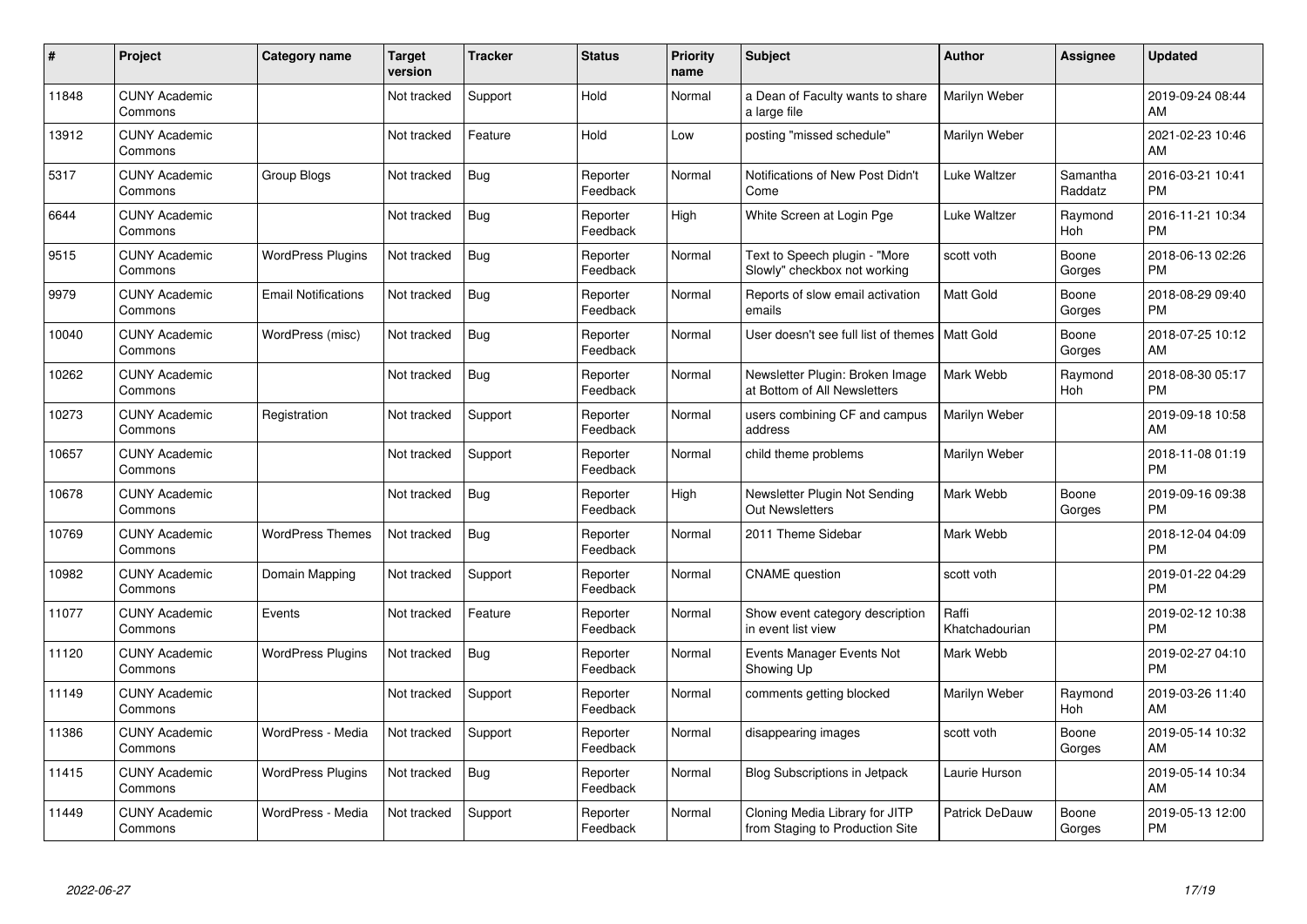| #     | <b>Project</b>                  | Category name            | Target<br>version | <b>Tracker</b> | <b>Status</b>        | <b>Priority</b><br>name | <b>Subject</b>                                                                                | <b>Author</b>  | Assignee        | <b>Updated</b>                |
|-------|---------------------------------|--------------------------|-------------------|----------------|----------------------|-------------------------|-----------------------------------------------------------------------------------------------|----------------|-----------------|-------------------------------|
| 11493 | <b>CUNY Academic</b><br>Commons | Domain Mapping           | Not tracked       | Support        | Reporter<br>Feedback | Normal                  | Domain Mapping Request - Talia<br>Schaffer                                                    | scott voth     | Matt Gold       | 2019-08-06 08:39<br>AM        |
| 11509 | <b>CUNY Academic</b><br>Commons |                          | Not tracked       | Support        | Reporter<br>Feedback | Normal                  | deleted Page causing a Menu<br>problem?                                                       | Marilyn Weber  |                 | 2019-06-04 09:54<br>AM        |
| 11556 | <b>CUNY Academic</b><br>Commons | Courses                  | Not tracked       | <b>Bug</b>     | Reporter<br>Feedback | Normal                  | Instructor name given in course<br>listing                                                    | Tom Harbison   |                 | 2019-06-25 04:12<br><b>PM</b> |
| 11771 | <b>CUNY Academic</b><br>Commons |                          | Not tracked       | Support        | Reporter<br>Feedback | Normal                  | post displays in sections                                                                     | Marilyn Weber  |                 | 2019-08-20 10:34<br>AM        |
| 11787 | <b>CUNY Academic</b><br>Commons |                          | Not tracked       | Support        | Reporter<br>Feedback | Normal                  | automated comments notifications   Marilyn Weber<br>on ZenDesk                                |                |                 | 2019-08-26 06:18<br><b>PM</b> |
| 12004 | <b>CUNY Academic</b><br>Commons |                          | Not tracked       | Support        | Reporter<br>Feedback | Normal                  | Notifications for spam blog<br>comments                                                       | Gina Cherry    | Raymond<br>Hoh  | 2019-11-01 12:05<br><b>PM</b> |
| 12198 | <b>CUNY Academic</b><br>Commons |                          | Not tracked       | <b>Bug</b>     | Reporter<br>Feedback | Normal                  | Duplicate listing in My Sites                                                                 | Tom Harbison   |                 | 2019-12-09 05:50<br><b>PM</b> |
| 12350 | <b>CUNY Academic</b><br>Commons | Blogs (BuddyPress)       | Not tracked       | Support        | Reporter<br>Feedback | Normal                  | <b>URL</b> creation problem                                                                   | Marilyn Weber  |                 | 2020-02-03 11:27<br>AM        |
| 12360 | <b>CUNY Academic</b><br>Commons | <b>WordPress Themes</b>  | Not tracked       | Bug            | Reporter<br>Feedback | Normal                  | site just says "DANTE We are<br>currently in maintenance mode,<br>please check back shortly." | Marilyn Weber  |                 | 2020-02-04 12:13<br><b>PM</b> |
| 12484 | <b>CUNY Academic</b><br>Commons |                          | Not tracked       | Support        | Reporter<br>Feedback | Normal                  | Sign up Code for COIL Course<br>starting in March                                             | Laurie Hurson  | Matt Gold       | 2020-03-02 02:26<br><b>PM</b> |
| 12741 | <b>CUNY Academic</b><br>Commons | <b>WordPress Plugins</b> | Not tracked       | Support        | Reporter<br>Feedback | Normal                  | <b>Tableau Public Viz Block</b>                                                               | Marilyn Weber  | Raymond<br>Hoh  | 2020-05-12 11:00<br>AM        |
| 13034 | <b>CUNY Academic</b><br>Commons |                          | Not tracked       | Support        | Reporter<br>Feedback | Normal                  | a site is asking people to join the<br>Commons to get a download                              | Marilyn Weber  |                 | 2020-07-12 07:23<br>AM        |
| 13255 | <b>CUNY Academic</b><br>Commons |                          | Not tracked       | Support        | Reporter<br>Feedback | Normal                  | Accessibility problems                                                                        | Marilyn Weber  |                 | 2020-09-01 05:48<br><b>PM</b> |
| 13328 | <b>CUNY Academic</b><br>Commons | Group Forums             | Not tracked       | Bug            | Reporter<br>Feedback | Normal                  | cross-posting in two related<br>groups                                                        | Marilyn Weber  | Raymond<br>Hoh  | 2020-09-15 10:39<br><b>PM</b> |
| 13975 | <b>CUNY Academic</b><br>Commons | Social Paper             | Not tracked       | Support        | Reporter<br>Feedback | Normal                  | can't approve comments on<br>Social Paper paper                                               | Marilyn Weber  |                 | 2021-02-12 09:33<br>AM        |
| 14074 | <b>CUNY Academic</b><br>Commons | WordPress (misc)         | Not tracked       | Support        | Reporter<br>Feedback | Normal                  | page password protection<br>problem                                                           | Marilyn Weber  |                 | 2021-03-02 11:03<br>AM        |
| 14398 | <b>CUNY Academic</b><br>Commons |                          | Not tracked       | Support        | Reporter<br>Feedback | Normal                  | Events plug-in notification<br>problem                                                        | Marilyn Weber  |                 | 2021-05-11 11:21<br>AM        |
| 14483 | <b>CUNY Academic</b><br>Commons | WordPress - Media        | Not tracked       | Bug            | Reporter<br>Feedback | Normal                  | Wordpress PDF Embed Stopped<br>Working after JITP Media Clone                                 | Patrick DeDauw | Boone<br>Gorges | 2021-05-20 01:51<br><b>PM</b> |
| 14504 | <b>CUNY Academic</b><br>Commons |                          | Not tracked       | Publicity      | Reporter<br>Feedback | Normal                  | Adding showcases to home page<br>menu                                                         | Laurie Hurson  | Boone<br>Gorges | 2022-01-19 03:26<br><b>PM</b> |